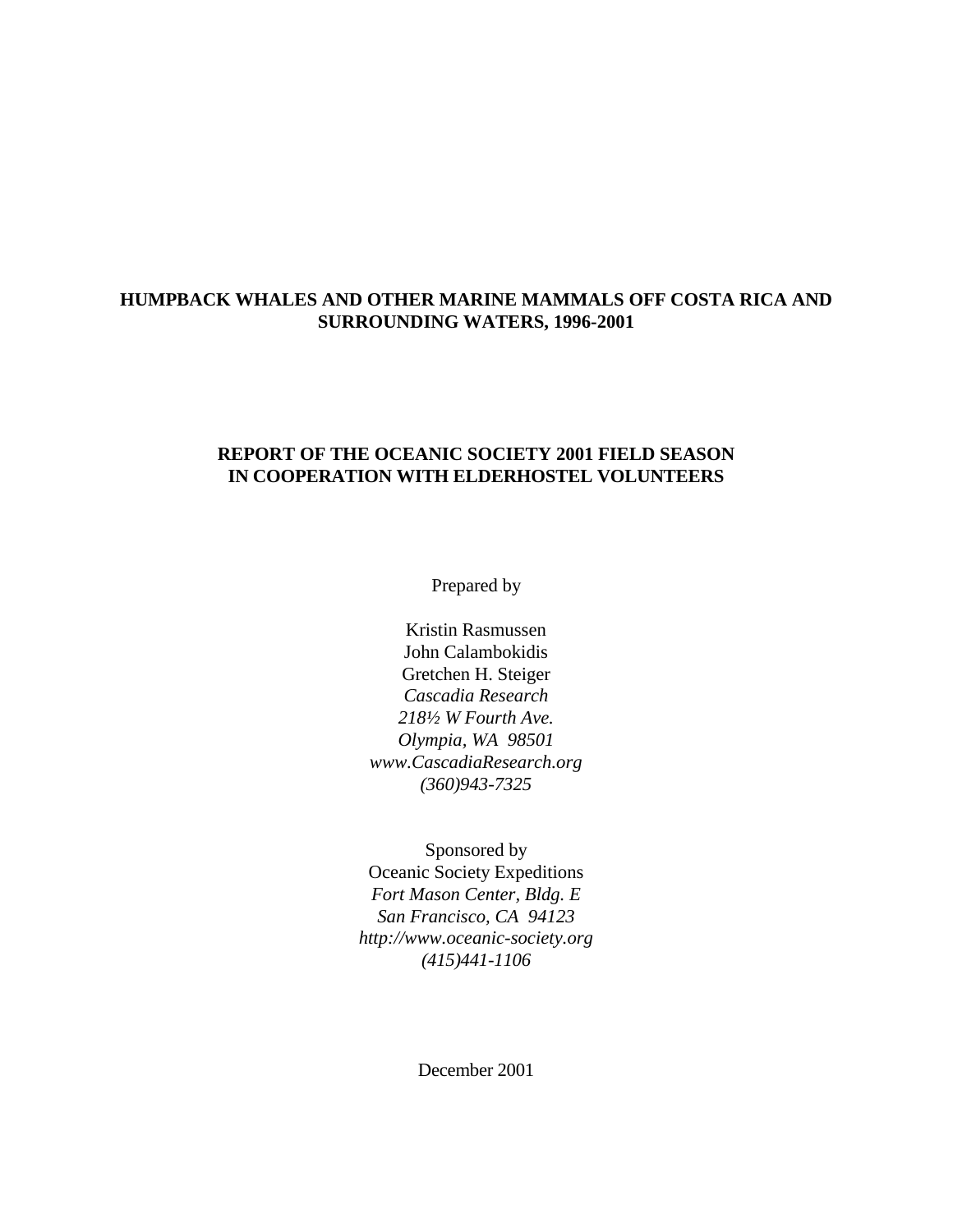# **TABLE OF CONTENTS**

|                   | Page |
|-------------------|------|
|                   |      |
|                   |      |
|                   |      |
|                   |      |
|                   |      |
|                   |      |
|                   |      |
|                   |      |
|                   |      |
|                   |      |
|                   |      |
|                   |      |
|                   |      |
|                   |      |
|                   |      |
|                   | 18   |
|                   |      |
|                   | .20  |
| <b>REFERENCES</b> |      |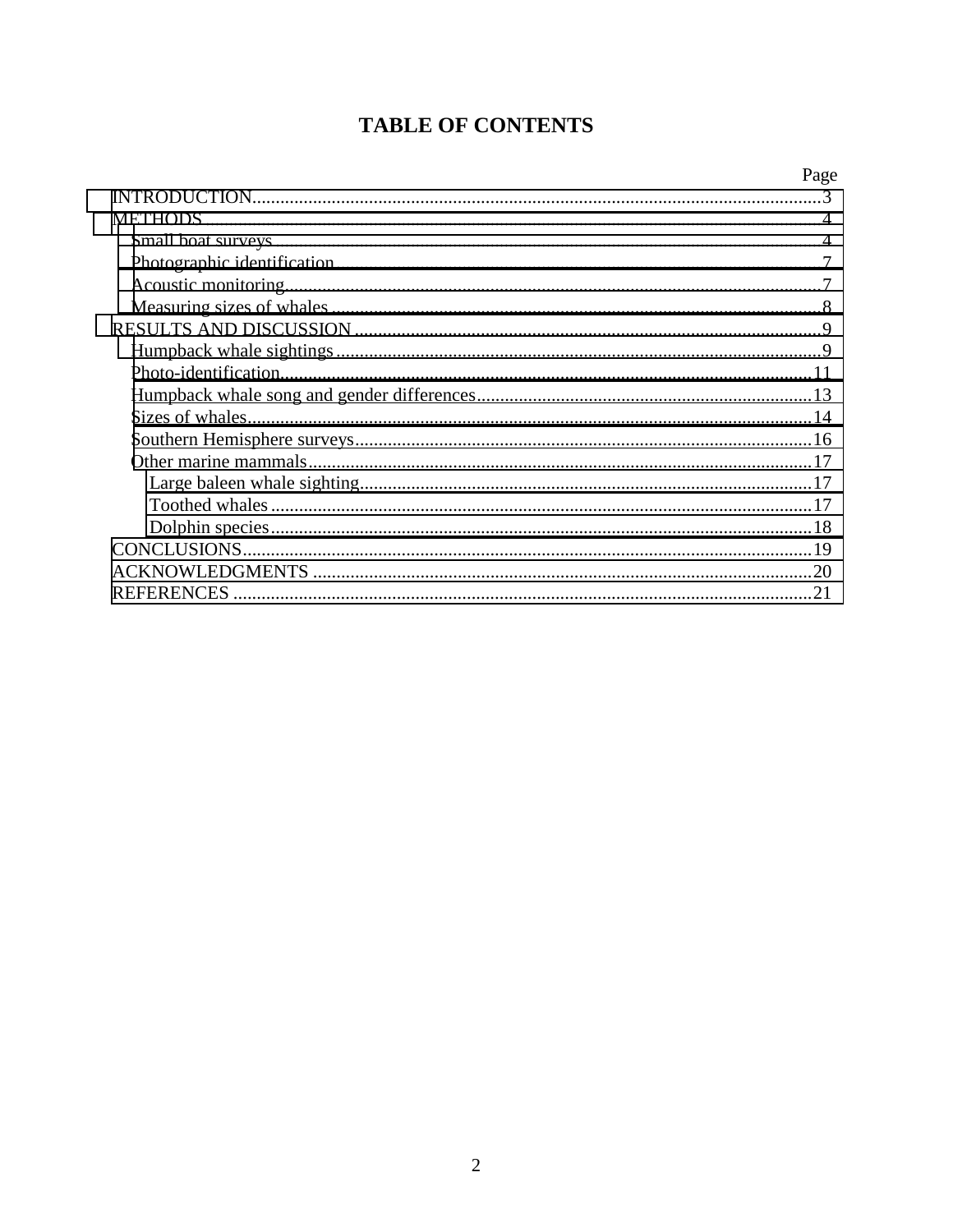# **INTRODUCTION**

<span id="page-2-0"></span> Since 1996, Cascadia Research has been conducting research on humpback whales and other marine mammals off the Pacific coast of Costa Rica and surrounding areas of Central America. In January and February 2001, we continued this research for the sixth field season in collaboration with the Oceanic Society and with Elderhostel volunteer support. This report summarizes the research conducted on humpback whales and other marine mammals off southern Costa Rica as part of the Oceanic Society trips in 2001 and also includes some of the closely related effort we conducted before and after these trips in northern Costa Rica and Panama. To make this report of broadest possible value, we also summarize the results from all six years of research in this region and consider the significance of the findings in relation to our research off the west coast of the United States.

 The primary effort in conjunction with Oceanic Society Expeditions, and Elderhostel volunteer support, consisted of boat surveys based from Drake Bay, Costa Rica for three weeks in 2001 (effort in 1996 to 2000 have ranged from two to four week-long programs each year). All of these have been conducted in January and February. Until these studies began in 1996, little information was available on humpback whales and other marine mammals that inhabit the waters off the west coast of Costa Rica.

 Humpback whales make seasonal migrations between high-latitude feeding areas and low latitude wintering areas where they mate and give birth to calves. Their populations were depleted by commercial whaling and, in the North Pacific, have recently been estimated to number about 8,000 (Calambokidis *et al*. In Press). Humpback whales return annually to defined feeding areas in coastal waters, including the waters off California where about 900 humpback whales return annually to feed (Calambokidis *et al*. 1996a, 1999, 2000).

 In the North Pacific, humpback whales were thought to use three primary wintering areas: the waters near Mexico, Hawaii, and Japan. It was not until research was conducted in the 1990s that it became clear that some humpback whales from the North Pacific were also using Costa Rican waters as a wintering ground (Calambokidis *et al.* 1996b, 2000, Steiger *et al.* 1991, Rasmussen *et al.* 1995, Acevedo and Smultea 1995). This research has provided some of the first information available about the number and behavior of humpback whales using Costa Rican waters.

The project has several scientific objectives:

- 1. Determine the number of whales using Costa Rican waters as a wintering area.
- 2. Examine for evidence of whale preference for specific areas and habitats within the region.
- 3. Determine the movement patterns and migratory destinations of these whales.
- 4. Evaluate the annual return rate of animals to Costa Rican waters.
- 5. Further evaluate if humpback whales seen in Costa Rican waters are engaged in breeding behaviors similar to other North Pacific wintering grounds.
- 6. Document the occurrence of other marine mammals in Pacific waters off Costa Rica including the habitats and regions that they inhabit.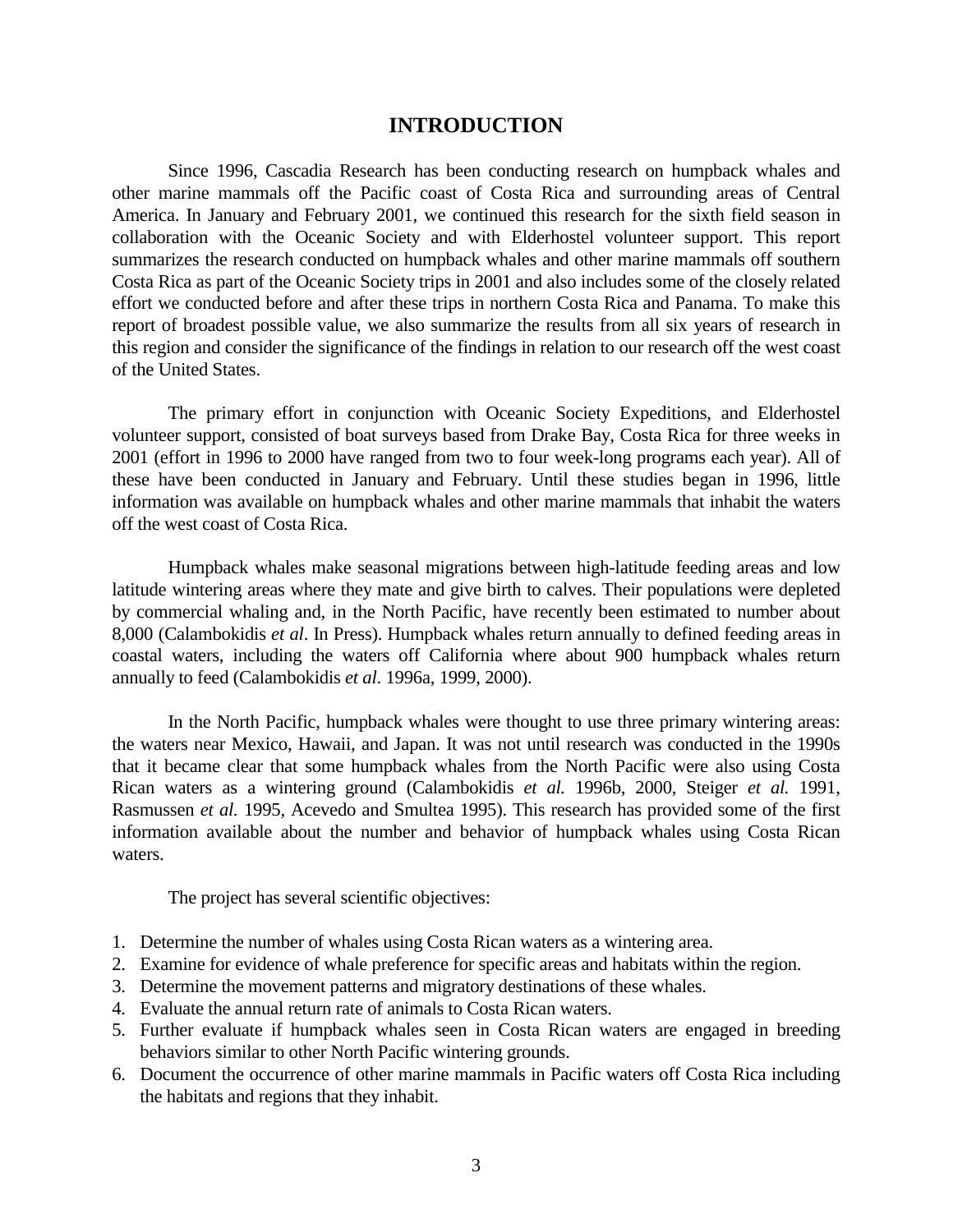## **METHODS**

#### <span id="page-3-0"></span>**Small boat surveys**

 The primary small boat surveys in all six years (1996-2001) were conducted from Drake Bay Wilderness Camp on the north side of the Osa Peninsula, Costa Rica, located in the southwestern section of the Pacific coast (Figures 1 and 2). The boats used were 24 ft fiberglass boats equipped with twin 40-60 hp outboard motors and driven by experienced boat captains familiar with the local area. A total of 24 dedicated boat surveys and 1 opportunistic survey were conducted on 13 days in 2001 between 24 January and 11 February (Tables 1 and 2). Additionally, 3 days of surveys were conducted in the Gulf of Papagayo in northern Costa Rica on 19-21 January and 4 days of surveys were conducted in Panama on 14-17 February (Figure 1). The Drake Bay surveys covered 1,990 nmi and all surveys covered 2,374 nmi of effort (Table 2) and encompassed much of the southwest coast of Costa Rica in addition to coverage in northern Costa Rica and northern Panama (Figure 1). Surveys out of Drake Bay predominately covered the area offshore from Drake Bay to Isla del Caño, north to Dominical, and southeast into Golfo Dulce (Figure 2). Survey effort in past years in southern Costa Rica has been consistent in both the areas covered and the total effort which has involved from 18 to 27 surveys covering from 1,205 to 1,734 nmi per year (Table 1, Figure 2). Although a similar number of surveys were conducted in 2001, slightly more distance was covered in the surveys than past years. This was due to our success in completing all the long range trips planned and also our new procedure of having one boat make two trips on some days (see below).



Figure 1. Study areas in Central America in northern and southern Costa Rica and Panama.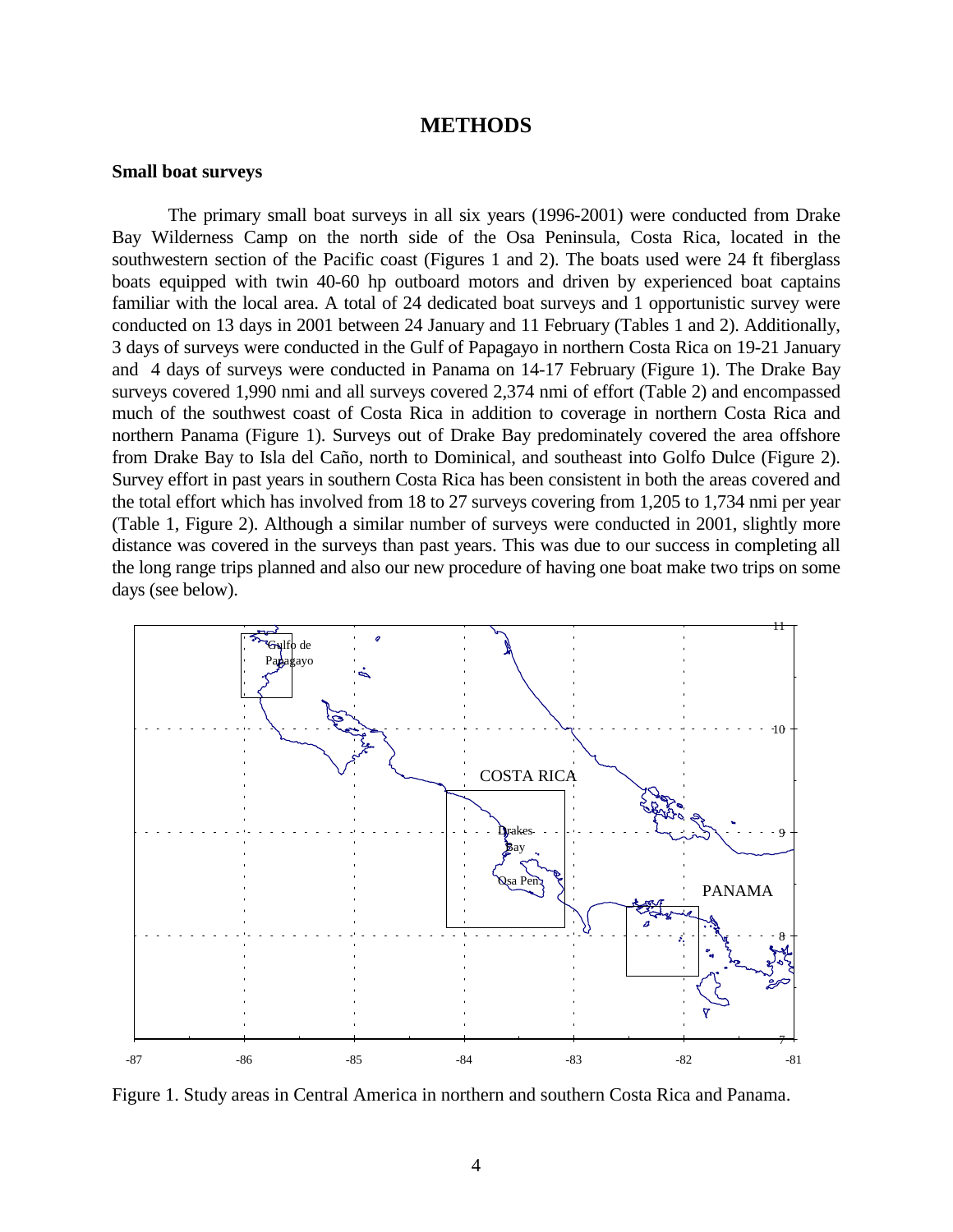

Figure 2. Detail of survey effort in 2001 out of Drake Bay in southern Costa Rica.

| Table 1. Summary of survey effort and humpback whale sightings off southern Costa Rica. |  |  |  |
|-----------------------------------------------------------------------------------------|--|--|--|
|                                                                                         |  |  |  |

|                                | Year      |          |           |          |          |               |                |              | <b>Total</b> |
|--------------------------------|-----------|----------|-----------|----------|----------|---------------|----------------|--------------|--------------|
|                                | 1996      | 1997     | 1998      | 1999     | 2000     |               | 2001           |              |              |
|                                |           |          |           |          |          | <b>Drakes</b> | Other          | <b>Total</b> |              |
| <b>Survey effort</b>           |           |          |           |          |          |               |                |              |              |
| Start date                     | $26$ -Jan | $31-Jan$ | $24$ -Jan | $27-Ian$ | $25-Ian$ | $23$ -Jan     | $19-Ian$       | $19-Ian$     |              |
| End date                       | 16-Feb    | 14-Feb   | 18-Feb    | 7-Feb    | 13-Feb   | 11-Feb        | $17$ -Feb      | $17$ -Feb    |              |
| Days with surveys              | 15        | 10       | 15        | 10       | 16       | 13            | 7              | 20           | 86           |
| Total boat surveys             | 26        | 18       | 27        | 18       | 30       | 25            | 7              | 32           | 151          |
| Survey nmi                     | 1,581     | 1,205    | 1,734     | 1,249    | 1,738    | 1,990         | 384            | 2,374        | 9,880        |
| <b>Humpback sightings</b>      |           |          |           |          |          |               |                |              |              |
| Sightings                      | 15        | 27       | 18        | 32       | 29       | 28            | 5              | 33           | 154          |
| Animals                        | 19        | 45       | 25        | 60       | 46       | 59            | 8              | 67           | 262          |
| Days whales seen               | 10        | 10       | 8         | 10       | 15       | 10            | $\overline{c}$ | 12           | 65           |
| Surveys whales seen            | 13        | 14       | 12        | 15       | 22       | 16            | $\overline{2}$ | 18           | 94           |
| <b>Sighting rates</b>          |           |          |           |          |          |               |                |              |              |
| Percent of days whales seen    | 67%       | 100%     | 53%       | 100%     | 94%      | 77%           | 29%            | 60%          | 76%          |
| Percent of surveys whales seen | 50%       | 78%      | 44%       | 83%      | 73%      | 64%           | 29%            | 56%          | 62%          |
| Whales/survey                  | 0.73      | 2.50     | 0.93      | 3.33     | 1.53     | 2.36          | 1.14           | 2.09         | 1.74         |
| Whales per nmi                 | 0.012     | 0.037    | 0.014     | 0.048    | 0.026    | 0.030         | 0.021          | 0.028        | 0.027        |

In 2000, 6 hours of effort on 23-24 January covering 31 nmi was conducted off N Costa Rica

Other effort in 2001 includes 3 days effort in northern Costa Rica (19-21 January) and 4 days in Panama (14-17 February)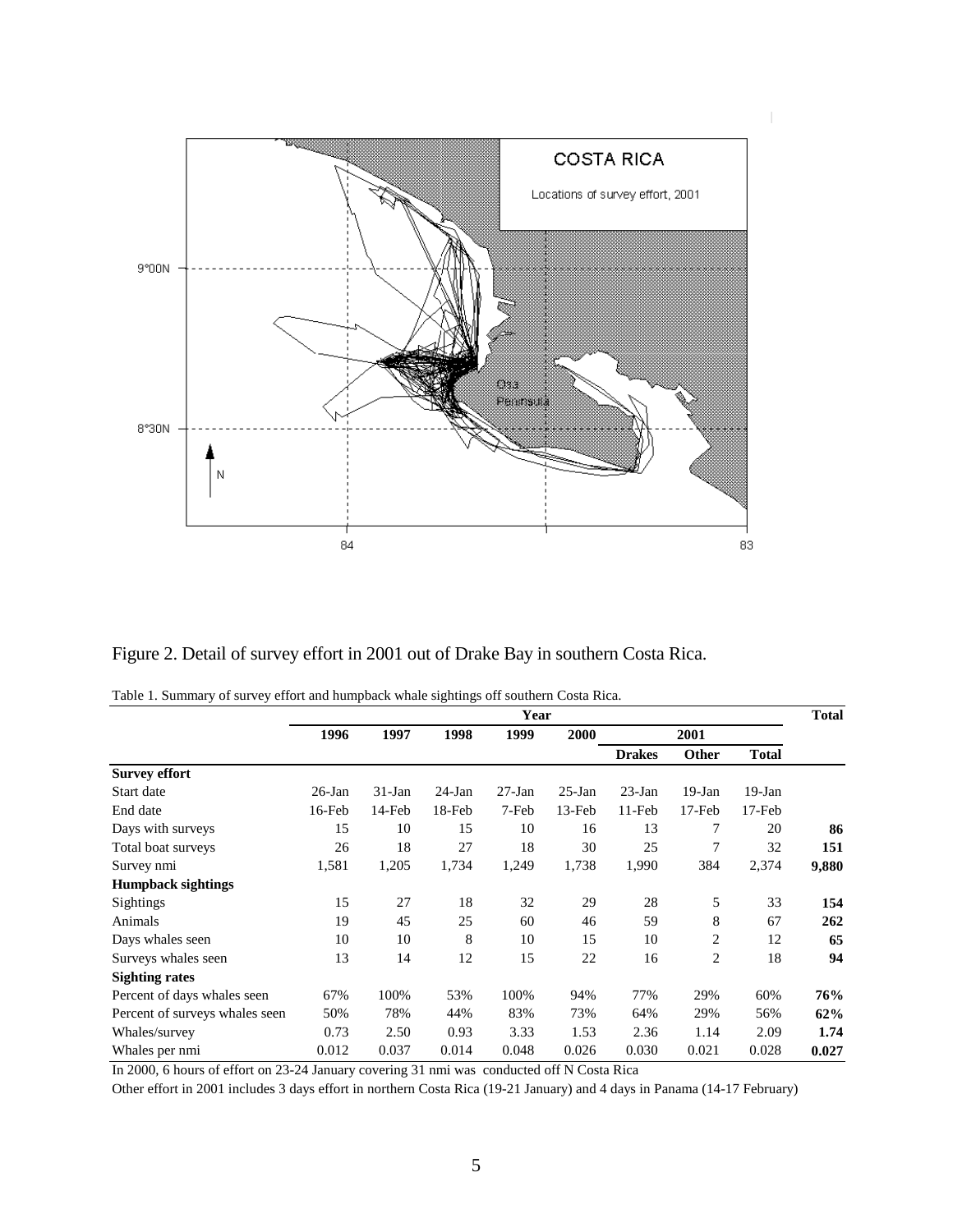|                  |                            |      | <b>Time</b> | Dura-                   |           | Humpbacks        |                             |                  |                                | Other   |                                      |
|------------------|----------------------------|------|-------------|-------------------------|-----------|------------------|-----------------------------|------------------|--------------------------------|---------|--------------------------------------|
| Date             | Leader Start End           |      |             | tion (h) nmi sight. $#$ |           |                  |                             | $\#ID$           | ID's                           | species | <b>Comments</b>                      |
|                  | <b>Northern Costa Rica</b> |      |             |                         |           |                  |                             |                  |                                |         |                                      |
| $19-Jan$         | John                       |      | 7:10 15:52  | 8.7                     | 55.8      | 3                | 4                           | $\boldsymbol{0}$ |                                | Sa      | <b>Vessel Felussi</b>                |
| $20-Ian$         | John                       |      | 7:30 11:15  | 3.8                     | 43.5      | $\boldsymbol{0}$ | $\boldsymbol{0}$            | $\mathbf{0}$     |                                | Sa      | <b>Vessel Felussi</b>                |
| $21-Ian$         | John                       |      | 7:39 12:00  | 4.4                     | 18.8      | $\overline{0}$   | $\boldsymbol{0}$            | $\boldsymbol{0}$ |                                | Sa      | With OTS group                       |
| <b>Drake Bay</b> |                            |      |             |                         |           |                  |                             |                  |                                |         |                                      |
| $23$ -Jan        | John                       | 8:45 | 8:45        | 0.0                     | Air       | 1                | 3                           | $\boldsymbol{0}$ |                                |         | Flying into Drake Bay                |
| 24-Jan           | John                       |      | 8:00 17:12  | 9.2                     | 33.0      | 3                | 5                           | $\overline{c}$   | 11408, 12001                   | Sa      | Singer heard                         |
| $24$ -Jan        | Frank                      |      | 8:00 17:00  | 9.0                     | 69.7      | $\boldsymbol{0}$ | $\boldsymbol{0}$            | $\boldsymbol{0}$ |                                | Sa      | Singer heard                         |
| $25-Ian$         | John                       |      | 7:40 17:35  | 9.9                     | 88.4      | 2                | 5                           | 4                | 11447, 11449,                  | Sa      | Singer, song recorded                |
| 25-Jan           | Frank                      |      | 8:16 17:15  | 9.0                     | 73.5      | 0                | $\boldsymbol{0}$            | $\boldsymbol{0}$ | 10213, 9042                    | Sa      |                                      |
| 26-Jan           | John                       | 7:45 | 9:45        | 2.0                     | 27.5      | 0                | $\boldsymbol{0}$            | $\boldsymbol{0}$ |                                |         | Survey from Corcovado to Drake Bay   |
| $27-Ian$         | John                       |      | 7:16 17:39  | 10.4                    | 99.1      | $\mathbf{0}$     | $\boldsymbol{0}$            | $\boldsymbol{0}$ |                                | Sa, Pc  |                                      |
| $27-Ian$         | Frank                      |      | 7:13 17:05  | 9.9                     | 134.      | $\overline{0}$   | $\boldsymbol{0}$            | $\boldsymbol{0}$ |                                | Sa      | <b>Survey Golfo Dulce</b>            |
|                  |                            |      |             |                         | 3         |                  |                             |                  |                                |         |                                      |
| 28-Jan           | John                       |      | 7:30 16:45  | 9.3                     | 68.8      | 2                | 3                           | $\overline{c}$   | 9042,10941                     | Sa, Tt  | Also Unident. whale                  |
| 28-Jan           | Frank                      |      | 7:35 17:36  | 10.0                    | 28.6      | 2                | 3                           | $\overline{c}$   | 9042,10941                     |         | Singer                               |
| 31-Jan           | Kristin                    |      | 7:43 16:58  | 9.3                     | 63.1      | 2                | $\overline{c}$              | $\overline{c}$   | 10213(sing?),1<br>0520 (sing?) | Sa, Pc  | Pseudorca w/ humpback, 2 singers     |
| $31-Jan$         | Frank                      |      | 7:48 17:20  | 9.5                     | 50.2      | 3                | 5                           | $\mathbf{1}$     | 11445 (cow)                    | Sa      | one mother calf pair                 |
| 1-Feb            | Kristin                    |      | 7:54 16:36  | 8.7                     | 68.0      | 2                | 6                           | 2                | 10825 (esc.),<br>10213 (esc.)  | Sa      | 2 mother/calf groups, 1 w/ 2 escorts |
| 1-Feb            | Frank                      |      | 7:48 17:15  | 9.5                     | 84.8      | 3                | 5                           | $\boldsymbol{0}$ |                                | Sa, Tt  | 2 singers, 1 mother/calf/escort trio |
| 3-Feb            | Kristin                    |      | 7:31 17:40  | 10.2                    | 141.      | $\mathbf{1}$     | 3                           | $\mathbf{0}$     |                                | Sa, Tt  | Mother/calf/escort, to Golfo Dulce   |
|                  |                            |      |             |                         | 5         |                  |                             |                  |                                |         |                                      |
| 3-Feb            | Frank                      |      | 7:38 16:55  | 9.3                     | 100.<br>6 | $\overline{0}$   |                             | $\boldsymbol{0}$ |                                |         |                                      |
| 4-Feb            | Kristin                    |      | 7:42 16:36  | 8.9                     | 90.1      | $\boldsymbol{0}$ | $\boldsymbol{0}$            | $\boldsymbol{0}$ |                                | Sa      |                                      |
| 4-Feb            | Frank                      |      | 7:44 16:32  | 8.8                     | 90.0      | $\boldsymbol{0}$ | $\boldsymbol{0}$            | $\boldsymbol{0}$ |                                | Sa, Tt  | Survey Isla Ballena                  |
| 7-Feb            | Kristin                    |      | 7:58 17:35  | 9.6                     | 63.4      | 2                | 6                           | 2                | 10731 (esc.),                  | Sa, Tt  | One mother calf escort trio          |
|                  |                            |      |             |                         |           |                  |                             |                  | 10213 (esc.)                   |         |                                      |
| 7-Feb            | Frank                      |      | 7:55 17:13  | 9.3                     | 96.3      | 1                | $\ensuremath{\mathfrak{Z}}$ | $\mathbf{0}$     |                                | Sa, Tt  | Two mother calf escort groups        |
| 8-Feb            | Frank                      |      | 7:56 16:54  | 9.0                     | 81.6      | $\mathbf{1}$     | $\overline{\mathbf{c}}$     | $\boldsymbol{0}$ |                                |         | Mother calf pair                     |
| 8-Feb            | Kristin                    |      | 7:52 16:58  | 9.1                     | 91.6      | $\mathbf{0}$     | $\boldsymbol{0}$            | $\mathbf{0}$     |                                | Sa, Ud  |                                      |
| $10$ -Feb        | Kristin                    |      | 7:44 16:55  | 9.2                     | 80.6      | 1                | $\overline{c}$              | $\mathbf{0}$     |                                | Sa, Tt  | Mother calf pair                     |
| 10-Feb           | Frank                      |      | 7:38 16:52  | 9.2                     | 96.1      | $\mathbf{1}$     | 3                           | 2                | 10547 (cow),<br>$10557$ (esc.) | Sa, Tt  | Mother/calf.escort group             |
| 11-Feb           | Kristin                    |      | 7:54 17:15  | 9.4                     | 83.9      | $\mathbf{1}$     | 3                           | 2                | 10213 (esc.),<br>11446 (calf)  | Sa, Tt  | Mother calf escort group             |
| $11-Feb$         | Frank                      |      | 7:52 17:15  | 9.4                     | 85.2      | $\mathbf{1}$     | 3                           | 2                | 10213 (esc.),<br>11446 (calf)  | Sa      | Same as Kristin's sighting           |
| Panama           |                            |      |             |                         |           |                  |                             |                  |                                |         |                                      |
| 14-Feb           | Kristin 8:44 15:00         |      |             | 6.3                     | 55.4      | 0                | $\boldsymbol{0}$            | $\boldsymbol{0}$ |                                | Tt      | Singer heard                         |
| $15$ -Feb        | Kristin                    |      | 7:12 14:50  | 7.6                     | 72.0      | $\boldsymbol{0}$ | $\boldsymbol{0}$            | $\boldsymbol{0}$ |                                | Tt      |                                      |
| 16-Feb           | Kristin                    |      | 7:12 15:05  | 7.9                     | 64.7      | 2                | $\overline{4}$              | $\overline{c}$   | $10143$ (esc.),                | Sa      | Mother/calf/escort trio              |
| 17-Feb           | Kristin 8:29 14:51         |      |             | 6.4                     | 73.8      | $\boldsymbol{0}$ | $\boldsymbol{0}$            | $\boldsymbol{0}$ | 11448 (single)                 | Sa, Tt  |                                      |
|                  |                            |      |             |                         |           |                  |                             |                  |                                |         |                                      |
|                  | S Costa Rica surveys       |      | 25          | 227                     | 1990      | 28               | 59                          | 23               |                                |         |                                      |
| All effort       |                            |      | 33          | 272                     | 2374      | 34               | 70                          | 25               |                                |         |                                      |

Table 2. Summary of survey effort, sightings, and identifications in Costa Rica and Panama in 2001.

Sa-spotted dolphin (Stenella attenuata), Tt-bottlenose dolphin (Tursipos truncatus), Pc-False killer whale (Pseudorca crassidens)

 Three teams of volunteers assisted in observing for marine mammals as well as collecting the data in 2001. Each team volunteered for one week. Two boats were used each day with 6-8 observers each (including a team leader). Observation points to the front, sides, and back were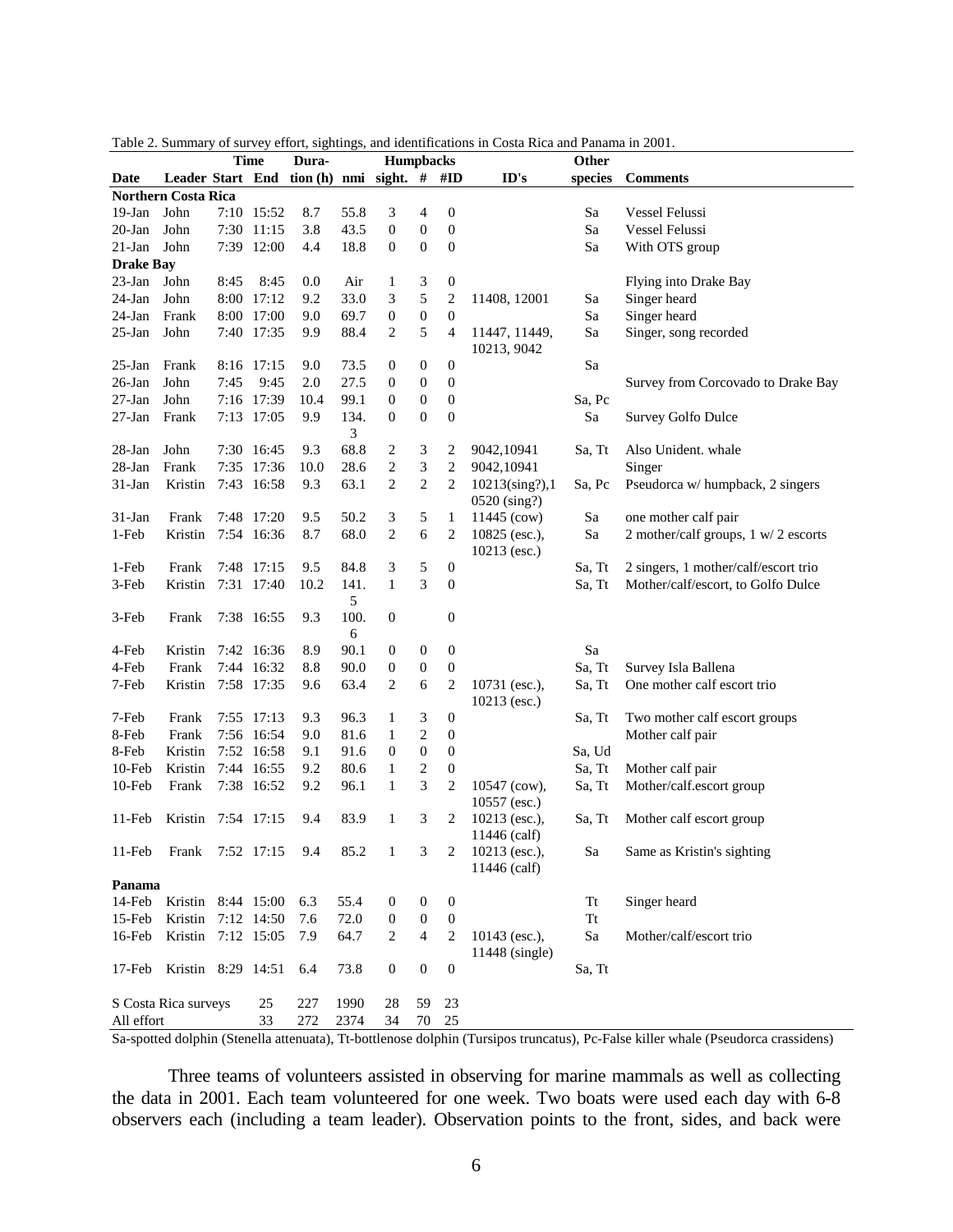<span id="page-6-0"></span>divided among observers. Position information was based on a hand-held GPS (Global Positioning System) kept aboard each boat. Positions were generally recorded every 30-60 minutes as well as with each sighting. Weather conditions, including sea state, cloud cover, swell height, wind speed, and water temperature were recorded at intervals throughout the survey. Observers recorded information on each surfacing and the behavior of whales during each encounter.

 One boat would generally attempt to survey more distant regions and one boat would work more locally. Destinations for the longer trips included Dominical to the north, Gulfo Dulce to the south, and a number of offshore areas to the northwest and west. For the first time in 2001 the boat operating in more local waters would often come in midday and go back out a second time in the afternoon, allowing a change of personnel. This allowed this boat to cover more ground than was possible without a personnel change.

#### **Photographic identification**

 All humpback whales seen were approached to obtain identification photographs of individual animals. We used photographic identification procedures that have been developed by us and other researchers in studies of humpback whales around the world. Whales were approached slowly from behind and followed until they made a deep dive and typically raised their flukes in the air. If the whale did not raise its flukes, dorsal fin photographs were taken for identification purposes. We used *Nikon* 35mm cameras equipped with a motor drive, databacks to print the date on each frame of film, 300mm telephoto lenses, and *Ilford* HP5+, a high-speed black-and-white film.

## **Acoustic monitoring**

 Acoustic monitoring and recording has been conducted as part of our surveys, although there have been some changes over the years. Survey boats from 1998 to 2001 each had a hydrophone to listen for and record vocalizations of humpback whales while in 1996 and 1997 only a single hydrophone was available. The primary hydrophones used over the last few years (incl. 2001) were those designed by Bev Ford (Offshore Acoustics). These hydrophones from Offshore Acoustics had a sensitivity of -154 dBV/uPa ±4 dB at 100 Hz, and frequency response from 6 Hz to 14 kHz of ±3 dB. One system was used with a 10m cable and the other with a 20m cable. When humpback whale songs were heard clearly, recordings of 30-60 minutes of song were generally made onto either Digital Audio Tape (DAT) with a *Sony* TCD-D7 or D8 DAT recorder (frequency response 20-14,000 Hz, 32 Hz sampling rate). A few recordings in past years were made on cassette tape with an *Aiwa* Super Bass HS-JS135W stereo cassette recorder.

 Hydrophones were also used to help find and locate whales. Hydrophones were usually deployed every 30 minutes. If whales were heard, a more intensive search of the area was made to try and locate the whale. The relative intensity of the song was used to judge the approximate range to the singing whale. Whales were heard at distances up to 5-10 nmi.

 The use of hydrophones on both boats since 1998 has allowed us to locate whales based on the time of arrival of the song to each boat. This was accomplished by having one boat transmit the song over the radio to the other boat. The boat hearing the song later was farther from the source of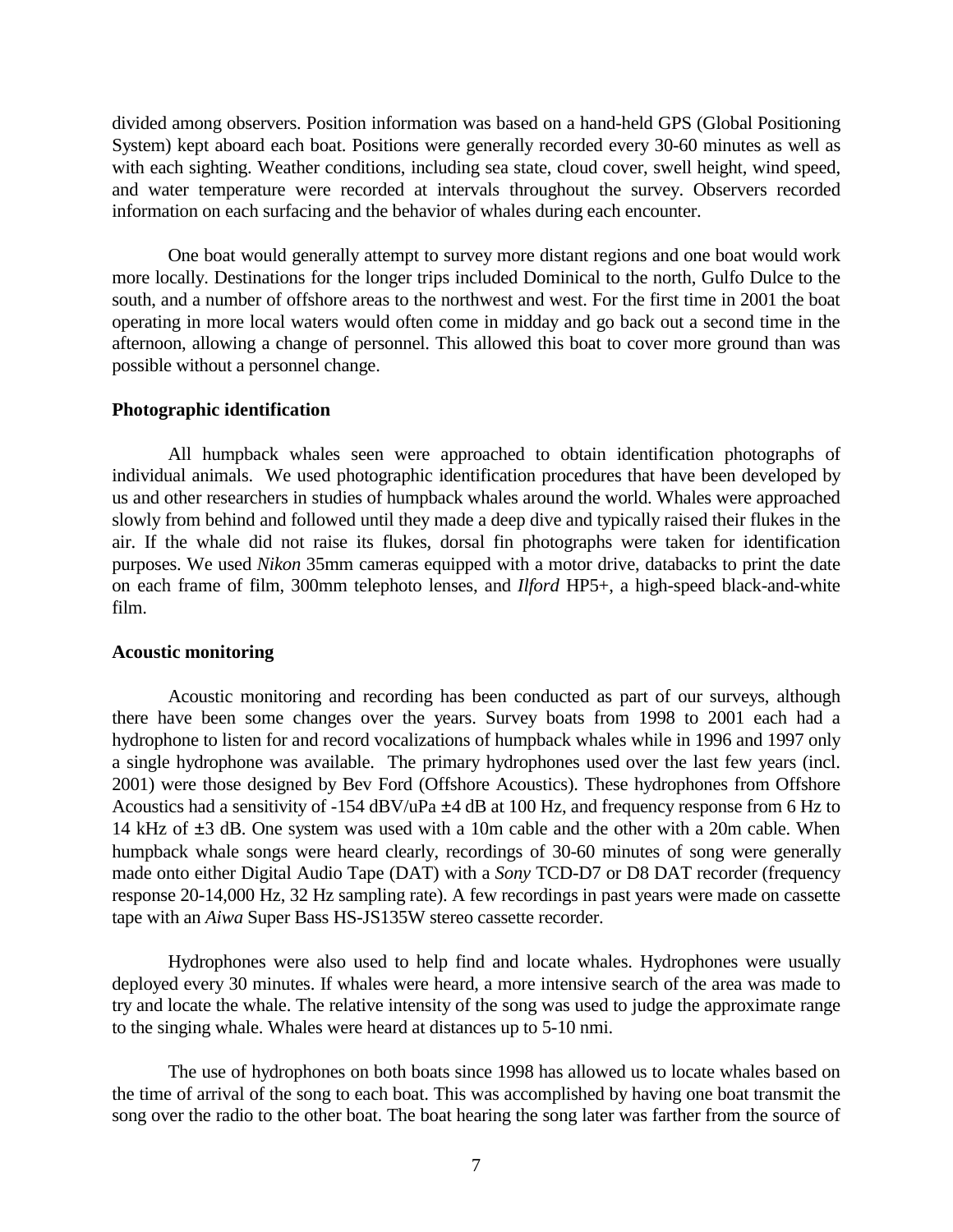<span id="page-7-0"></span>the song (the whale) and would reposition ahead of the other boat. This process was continued in a series of leap-frog movements until both boats were equally close to the whale and the song could be heard clearly through the boat without the hydrophone. We would then remain in position until the whale was seen.

 On the initial trips in 2001 we experimented with use of a DIFAR sonobuoy to determine direction to a singing whale using this single hydrophone. We used a modified DIFAR sonobuoy (adapted for multiple deployment and direct recording of signal into a DAT) and several software programs and code developed by Mark McDonald of Whale Acoustics. While we obtained good recordings of whales with this system, we were not successful getting accurate readings to the calling whale (see results).

#### **Measuring sizes of whales**

In 2001 we continued an effort began in 2000 determining the relative sizes of humpback whales by measuring the width of the flukes of animals. In conjunction with identification photographs, the distance to the whale was measured using a *Bushnell Yardage Pro* laser rangefinder (model 400 and 1000). The range finder and lens focal-length were calibrated by taking sets of measurement of known size targets on land. The range finders yielded consistent measurements of distance with relatively little error and only a slight bias that was adjusted for in the calibration equation. Measurements of whales were attempted when directly behind the whale so that the flukes were perpendicular to the photograph angle. When this was not possible, the angle off perpendicular was estimated in the field. The length of the whale was calculated based on regressions of the size of the fluke to the overall length of whales determined from stranded animals. This relationship has been found to be very close to linear in a large sample of gray whales ( $n=54$ ,  $R<sup>2</sup>=0.88$ ,  $p<0.000$ ). For humpback whales, the average ratio between fluke width and whale length was  $0.336$  (n=9, SD=0.034).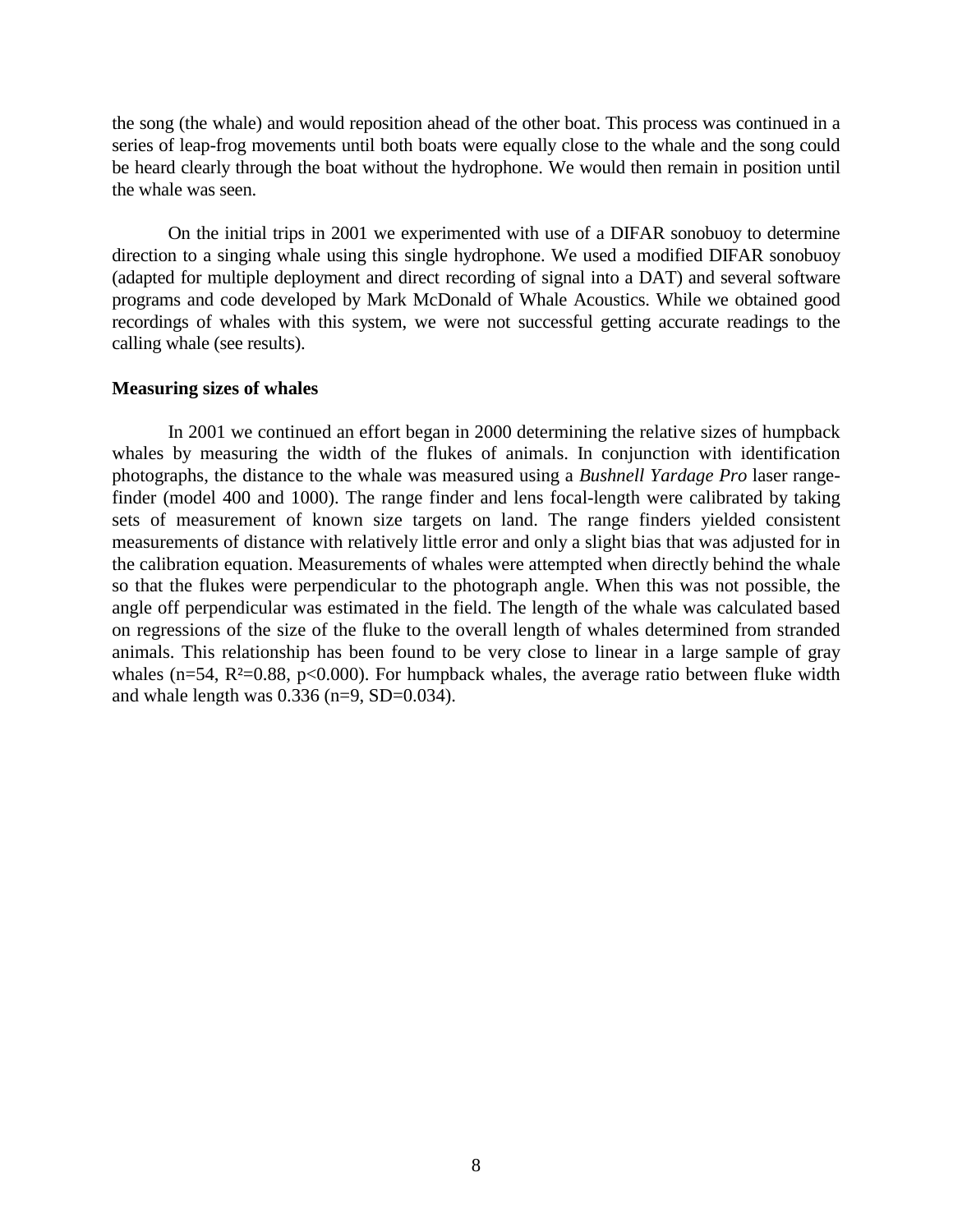# **RESULTS AND DISCUSSION**

#### <span id="page-8-0"></span>**Humpback whale sightings**

 Overall we had good success sighting and identifying whales in 2001 compared to previous years (Tables 1 and 2). The number of sightings during the surveys out of Drake Bay (28 sightings of 59 whales) was higher than in most past years. Even adjusting for our increased effort in 2001, the rate at which we saw whales (sightings on 77% of days and an average of 2.4 whales per survey or 0.03 whales per nmi) were slightly higher than the average for all years (Table 2).

 The distribution of whale sightings in 2001 was similar to past years in that most whales were found between the mainland and Isla del Caño (Figure 3). One difference from past years was the larger number of sightings off Isla Ballena and Dominical to the north. Whales were regularly seen in these more northern areas despite our more limited effort there.



Figure 3. Locations humpback whales were seen in 2001 off southern Costa Rica.

 Our success in finding whales in northern Costa Rica and Panama during our scouting trips in 2001 was not as high as off Drake Bay. We had success finding whales in both northern Costa Rica and in Panama but only on a minority of the days we searched (2 of 7 days). These areas do show promise, however, because when we found whales we had numerous sightings. Our lower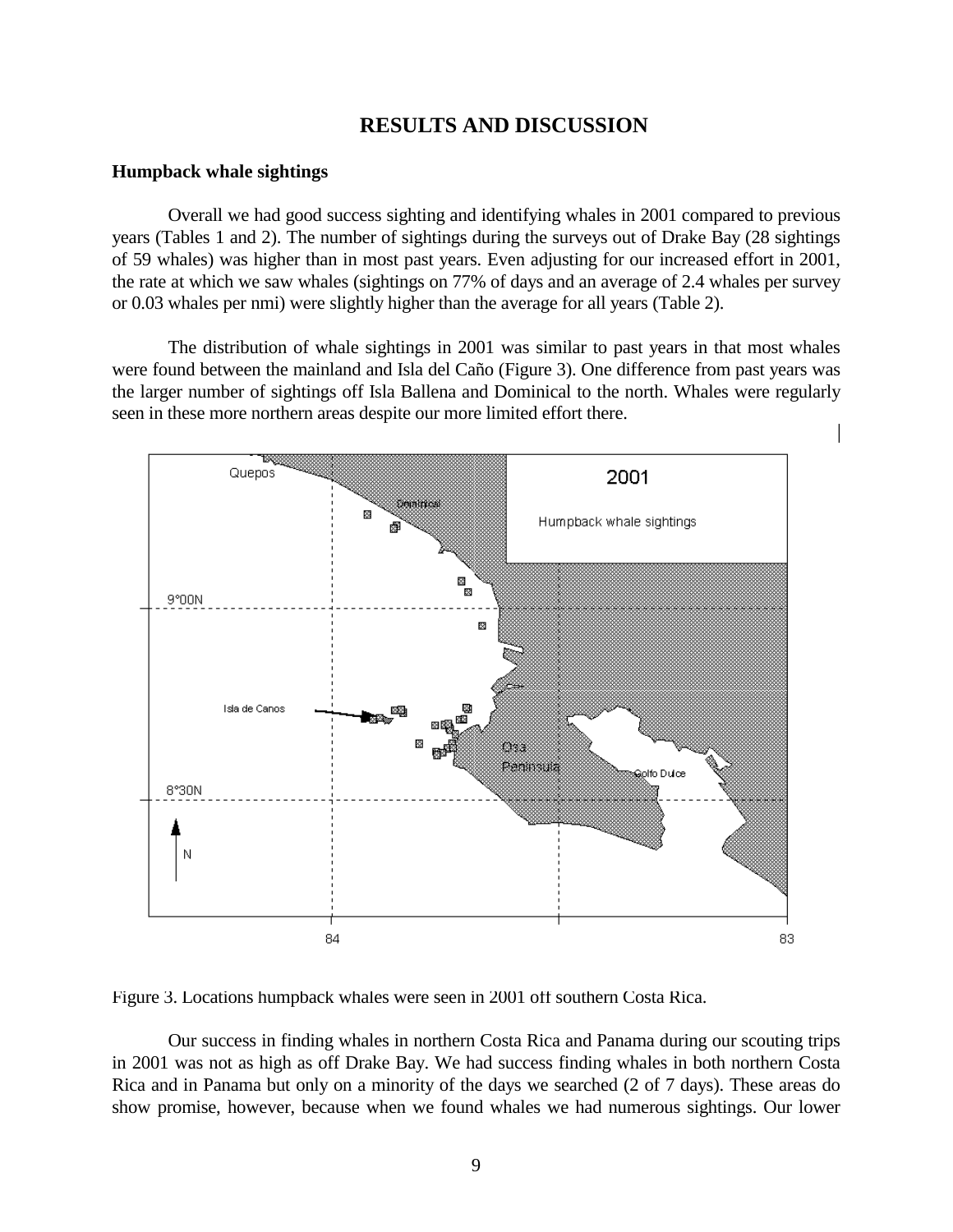success rate in these initial scouting trips was likely more a function of logistical limitations in the boats we used and also in not having yet determined the best areas to search for whales.

 A good mix of group types was seen in 2001 including single singing whales, and cows with calves (sometimes with one or two escorts). The composition of the animals seen in 2001 consisted more heavily of mother/calf/escort groups (10 of 33 or 30%) than had been common in past years (Table 3). Single singing and non-singing whales were also common accounting for a combined 33% of sightings, just slightly lower than the average for past years. Although the proportion of sightings that were mothers with calves was slightly lower than past years, the inclusion of cow/calf groups containing escorts, The proportion of groups containing a cow and calf (42%) was higher in 2001 than past years although more of these were groups also contained an escort than had been typical. The proportion of cows may be underestimated because some females may have been pregnant but not yet given birth. In past years we have documented pregnant females as well as calves that appeared to have been born very recently and which still had folds in their skin. In both 1996 and 1997, we sighted an adult whale traveling without a calf and later that year saw the same whale off California with a calf (ID #10233 and 10988). In both these cases, the adult animal was seen in Costa Rica traveling with another whale that was either known or suspected to be a male. These findings of pregnant females and newborn calves confirms that females use these waters to give birth.

| $\overline{\phantom{a}}$ |    |               |          | ັ             | ້        | $\tilde{\phantom{a}}$ |    |               |    |               |          |               |     |               |
|--------------------------|----|---------------|----------|---------------|----------|-----------------------|----|---------------|----|---------------|----------|---------------|-----|---------------|
|                          |    | 1996          |          | 1997          |          | 1998                  |    | 1999          |    | 2000          |          | 2001          |     | <b>Total</b>  |
|                          | #  | $\frac{6}{9}$ | #        | $\frac{0}{0}$ | #        | $\%$                  | #  | $\frac{6}{9}$ | #  | $\frac{0}{0}$ | #        | $\frac{6}{9}$ | #   | $\frac{0}{0}$ |
| Lone singers             | 5  | 33%           | 2        | 7%            |          | 39%                   | 5  | 16%           | 14 | 48%           | 8        | 24%           | 41  | 27%           |
| Singles                  |    | 33%           | 6        | 22%           | 4        | 22%                   | 4  | 13%           | 6  | 21%           | 3        | 9%            | 28  | 18%           |
| Pairs                    | 3  | 20%           | 15       | 56%           | 5.       | 28%                   | 4  | 13%           | 2  | 7%            |          | 21%           | 36  | 23%           |
| Mother/calf              | 0  | 0%            | 3        | 11%           |          | 11%                   | 14 | 44%           |    | 3%            | 4        | 12%           | 24  | 16%           |
| Mother/calf/escort       | 0  | 0%            | 0        | 0%            | $\Omega$ | 0%                    | 5  | 16%           | 5  | 17%           | 10       | 30%           | 20  | 13%           |
| Groups larger than 2     | 2  | 13%           | $\Omega$ | 0%            | $\Omega$ | 0%                    | 0  | 0%            |    | 3%            |          | 3%            | 4   | 3%            |
| Undetermined             | 0  | 0%            |          | 4%            | $\Omega$ | 0%                    | 0  | 0%            | 0  | 0%            | $\theta$ | 0%            |     | 1%            |
| Total                    | 15 |               | 27       |               | 18       |                       | 32 |               | 29 |               | 33       |               | 154 |               |

Table 3. Group composition of humpback whale sightings in study area off Costa Rica, 1996-2001.

 We have often had a difficult time getting good identification photographs of cows and especially calves, but we had some success with this in 2001. In one of our sightings of a female and calf in 2001 in Costa Rica we were only able to identify the cow (ID#11445) but not the calf. We resighted this pair on 24 June off California (near Pt Buchon) and both whales were identified (calf id#11446) and a size measurement determined.

 The overall group composition for humpback whales off Costa Rica is not very different than has been reported in other wintering areas (Table 3). The overall proportion of single animals (singers and non-singers for all five years) in our study through 2001 has been 45%. In the North Atlantic, 42% of sightings on Samana Bank (Mattila *et al.* 1994) and 49% of sightings on Virgin Bank were singletons (Matilla and Clapham 1989). Along the Hawaiian Island chain, only 30% of animals were reported to be single whales (Mizroch *et al.* 1996). In all wintering areas it has generally been found that more males are present than females.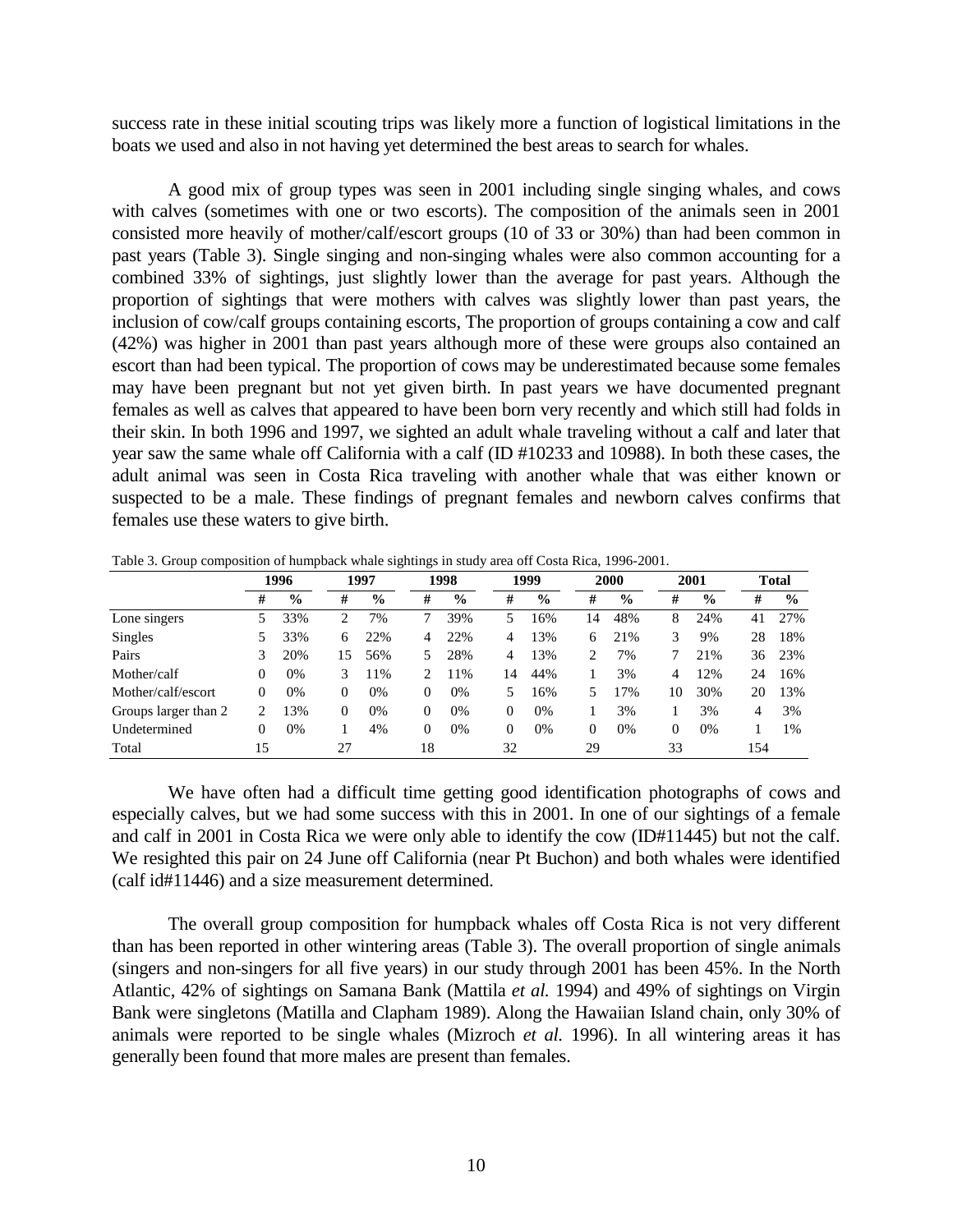<span id="page-10-0"></span> Measured water temperatures in 2001 were slightly higher than in past years averaging 29.6ºC (n=369, SD=0.6) (Table 4). This difference may not be real since we switched in 2001 to calibrated digital thermometers, and the slight increased readings could be an artifact of this change. The current instruments are more accurate and reliable than those used in the past. Data from other sources will need to be used to verify if temperatures were higher. In 1998, when water temperature readings were also high, our sighting rates of humpback whales were low, something that did not occur in 2001. Water temperatures in Panama were slightly lower than off southern Costa Rica (n=17, mean=29.0,  $SD=0.3$ ).

| Table 4. Water temperatures (C) observed during |
|-------------------------------------------------|
| surveys off Costa Rica and the proportion of    |
| hydrophone deployments in which humpback        |
| whales were heard by year.                      |

|                          | Water temperature $(C)$ |             |     |  |  |  |  |  |  |
|--------------------------|-------------------------|-------------|-----|--|--|--|--|--|--|
| Year                     | n                       | <b>Mean</b> | SD  |  |  |  |  |  |  |
| 1996                     | 135                     | 28.3        | 0.8 |  |  |  |  |  |  |
| 1997                     | 111                     | 28.2        | 0.8 |  |  |  |  |  |  |
| 1998                     | 205                     | 29.1        | 0.9 |  |  |  |  |  |  |
| 1999                     | 242                     | 27.7        | 1.1 |  |  |  |  |  |  |
| 2000                     | 202                     | 27.9        | 0.9 |  |  |  |  |  |  |
| 2001 N CR                |                         | <b>NA</b>   |     |  |  |  |  |  |  |
| $2001$ S CR <sup>1</sup> | 369                     | 29.6        | 0.6 |  |  |  |  |  |  |
| 2001 Panama <sup>1</sup> | 17                      | 29.0        | 0.3 |  |  |  |  |  |  |

<sup>1</sup>Instruments used to measure water temperature were changed in 2001 (see text)

#### **Photo-identification**

 Humpback whales were identified on 25 occasions representing 16 different individual humpback whales in 2001 (Tables 2 and 5). This includes two whales identified off Panama after the end of our Drake Bay surveys. Of these 16 individuals identified in 2001, 4 had been seen previously off Costa Rica and 12 were new identifications for this area.

| Table 5. Results of photographic identification research of humpback whales in Costa Rica |  |  |  |
|-------------------------------------------------------------------------------------------|--|--|--|
| during winter through 2001.                                                               |  |  |  |

| <b>Description</b>          | pre-<br>1996 | 1996  | 1997     | 1998           | 1999              | 2000           | 2001    | <b>All Yrs</b> |
|-----------------------------|--------------|-------|----------|----------------|-------------------|----------------|---------|----------------|
| IDs from OS trips           | 0            | 12    | 19       | 12             |                   | 25             | 23      | 96             |
| Other ID <sub>s</sub>       | $5^{\rm l}$  | $4^2$ | $\Omega$ | $\overline{0}$ | $23^{\frac{5}{}}$ | 1 <sup>3</sup> | $2^{4}$ | 35             |
| Total ID <sub>s</sub>       | 5            | 16    | 19       | 12             | 28                | 26             | 25      | 131            |
| Unique whales               | 5            | 13    | 11       |                | 27                | 12             | 16      | 76             |
| New whales (not seen prev.) | 5            | 12    | 10       | 4              | 26                |                | 12      |                |
| No. matching California     | 4            | 11    | 8        | 6              | 23                | 11             | 13      | 62             |
| % matching California       | 80%          | 85%   | 73%      | 86%            | 85%               | 92%            | 81%     | 82%            |

<sup>1</sup> Includes 2 IDs by Richard Sears, 2 by Carol Henderson, 2 by Marco Saborio

 $2$  Incl. 2 IDs by Herbert Michaud of Drake Bay Wilderness Camp, 1 ID by Bill Muraco, and 1 ID from Panama by Jack Swenson

<sup>3</sup> Incl. 1 ID by John Calambokidis from Northern Costa Rica

<sup>4</sup> Incl. 2 IDs by Kristin Rasmussen from Panama

5 Incl. 19 IDs from *Russamee* Central American survey and 2 IDs each from Laura May and Andre Koenig, both in Northern Costa Rica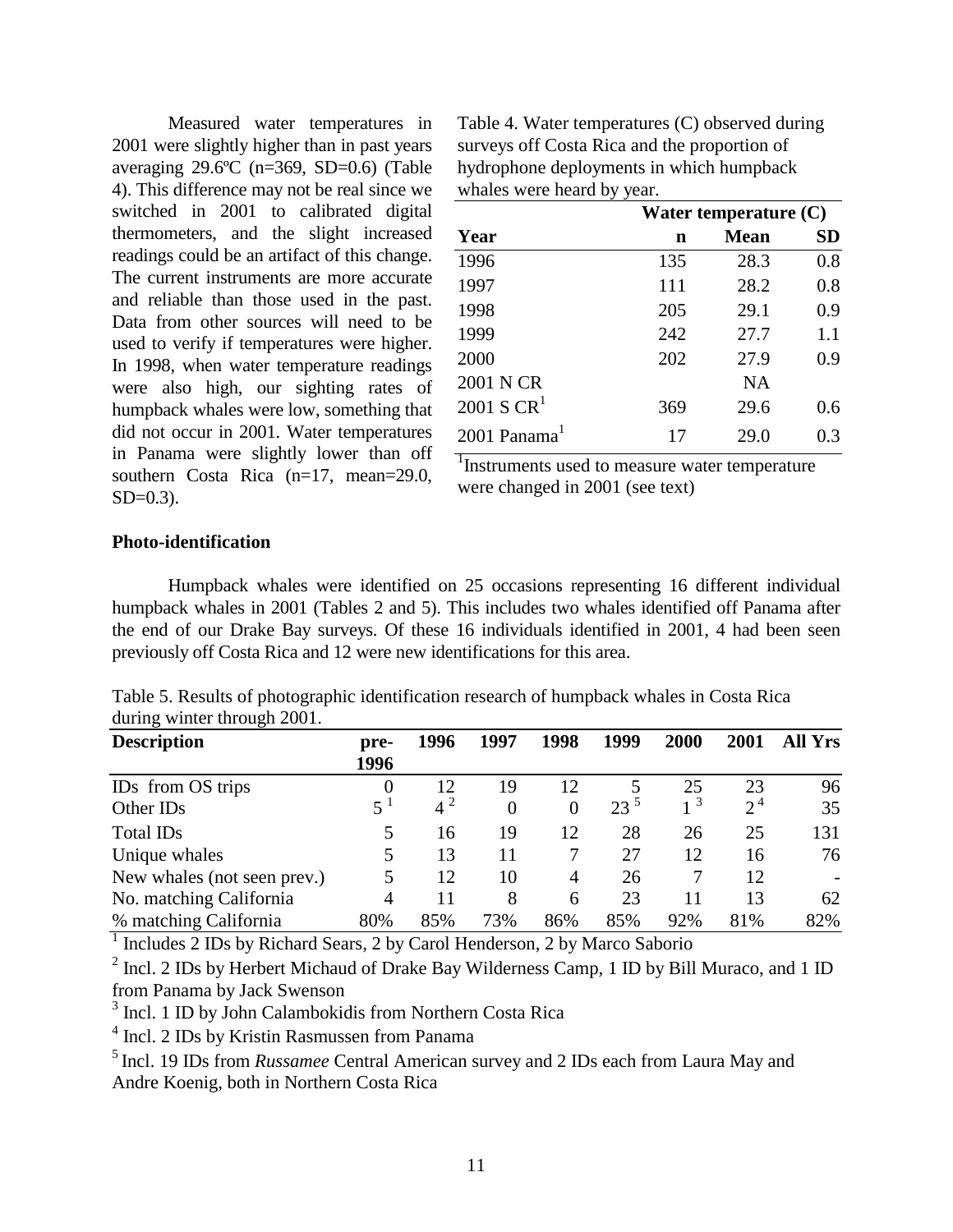A high proportion of the whales identified in 2001 had also been seen previously off California (Tables 5 and 6). Out of 16 different whales identified in 2001, 13 (81%) had been seen previously off California between 1988 and 2001. Two of these matches are of the mom with calf (11445 and 11446) first identified in Costa Rica in 2001 that were also seen as a mom and calf off Port San Luis in southern California in June 2001. We have not yet completed analysis and matching of our summer and fall 2001 identifications from California, so this match was found incidentally and we may find additional matches once we complete comparison of the California 2001 photographs.

| ID          | <b>CR 2001</b>          | Role                               | <b>Yrs seen</b>       |                  | <b>Sightings in California</b> |                         |                                |
|-------------|-------------------------|------------------------------------|-----------------------|------------------|--------------------------------|-------------------------|--------------------------------|
|             | dates                   |                                    | C. Amer.              |                  | # Locations                    | Years                   | <b>Comments</b>                |
|             |                         | 9042 25,28 Jan singer $\&$ pair No |                       |                  | 11 SCB SBC SL                  | 88 95 97 00             | Size in Calif.                 |
|             | 10143 16 Feb            | Escort                             | CR 99                 |                  | 20 MB GF PSG                   | 87 90-3 95 99 Panama    |                                |
|             | $1,7,11$ Feb singer?    | 10213 25,31 Jan Escort, grp.,      | <b>MX</b><br>85,86,90 |                  | 16 MB GF FB PSG                | 88 90-2 94 96<br>99 00  |                                |
|             | 10520 31 Jan            | Singer?                            | CR 99                 |                  | 18 SBC SL HM GF<br>NC          | 91-3 95 98-00 Mom in 95 |                                |
|             | 10547 10 Feb            | Cow                                | N <sub>0</sub>        | 7                | <b>SL MB HM GF</b>             | 91 93 97 98             |                                |
|             | 10557 10 Feb            | Escort                             | <b>CR 98</b>          |                  | 12 SL GF                       | 91-598                  | Friendly in 95                 |
|             | 10731 7 Feb             | Escort                             | CR 96                 |                  | 14 MB HM GF                    | 93 95-00                | Calf? in 93,<br>singer 96      |
| 10825 1 Feb |                         | Escort                             | N <sub>0</sub>        | 4                | <b>SBC GF</b>                  | 95 98                   | Calf of 10184<br>in 95         |
|             | 10941 28 Jan            | Single to pair No                  |                       |                  | 13 SBC MB                      | 96 98 - 00              |                                |
|             | 11408 24 Jan            | Pair                               | N <sub>o</sub>        | $\mathbf{1}$     | MB                             | $00\,$                  |                                |
|             | 12001 24 Jan            | pair                               | N <sub>0</sub>        |                  | 6 GF FB NC OR                  | 90 92 94 98             |                                |
|             | 11445 31 Jan,<br>11 Feb | Cow                                | N <sub>0</sub>        | $\mathbf{1}$     | <b>SL</b>                      | 01                      | Cow of 11446,<br>size from CA  |
|             | 11446 31 Jan,<br>11 Feb | Calf                               | N <sub>o</sub>        | $\mathbf{1}$     | <b>SL</b>                      | 01                      | Calf of 11445,<br>size from CA |
|             | 11447 25 Jan            | $_{\rm grp}$ of 4                  | N <sub>o</sub>        | $\boldsymbol{0}$ |                                |                         |                                |
|             | 11448 16 Feb            | single                             | N <sub>0</sub>        | $\boldsymbol{0}$ |                                |                         | Panama                         |
|             | 11449 25 Jan            | $_{\rm grp}$ of 4                  | N <sub>o</sub>        | $\boldsymbol{0}$ |                                |                         |                                |

Table 6. Humpback whales identified in 2001 in Costa Rica in January and February 2001 with summary of sighting histories.

Locations (from south to north): SCB-S California Bight, SBC-Santa Barbara Channel, SL-San Luis, MB-Monterey Bay, HM-Half Moon Bay, GF-Gulf of Farallones, FB-Fort Bragg, NC-N California, PSG-Pt. St. George, OR-Oregon.

 A pattern we had noted in the past was that whales that winter off Costa Rica are more likely to be seen feeding off southern California and those wintering off Mexico were more likely to be seen feeding off northern California, Oregon, and Washington. A number of the whales identified off Costa Rica in 2001, however, do not follow this pattern. Four of the whales we saw in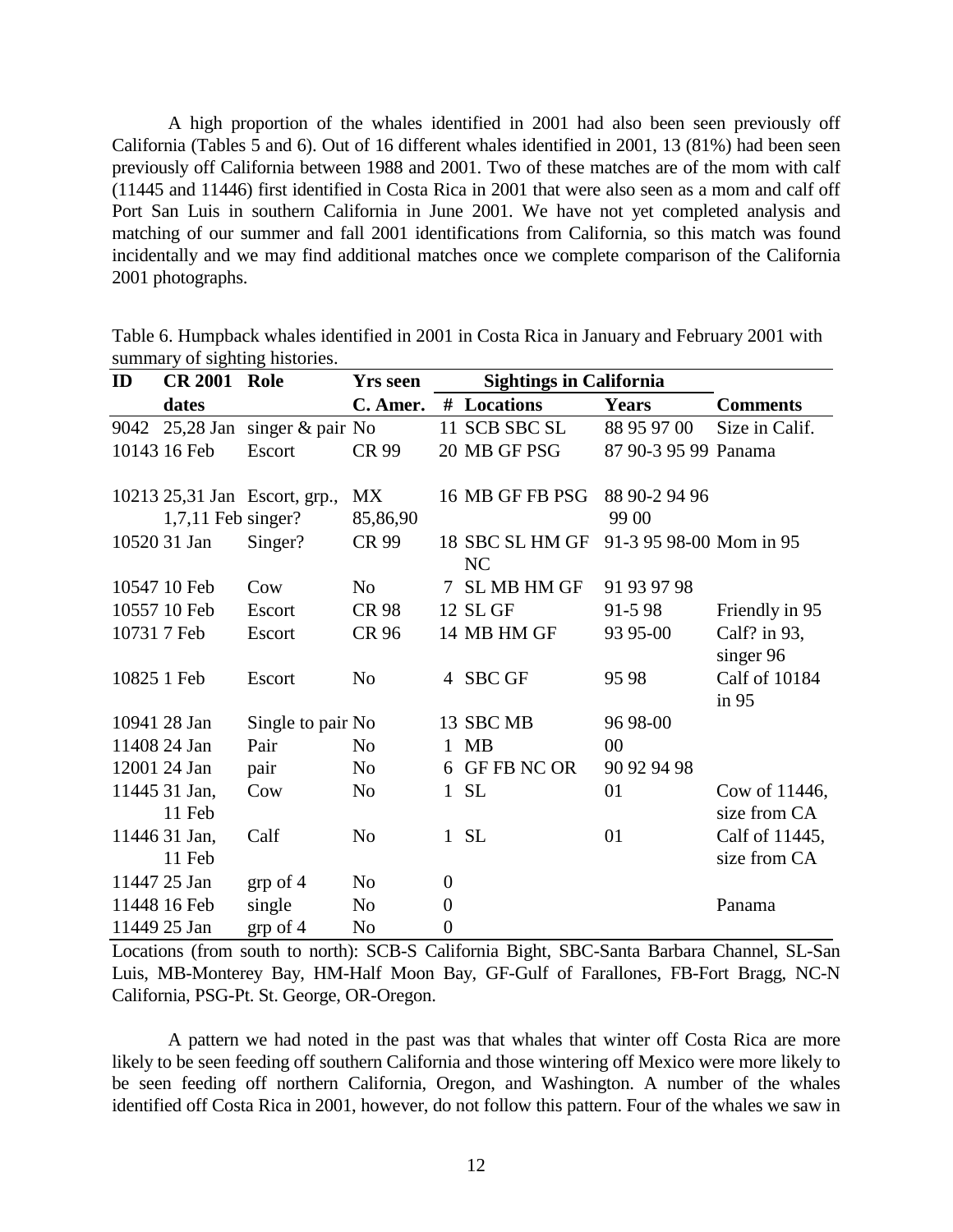<span id="page-12-0"></span>Costa Rica in 2001 have been seen farther north than typical including off northern California (from Cape Mendocino to Pt. St. George) and Oregon (Table 6). Areas off southern California were still common feeding areas for these whales with eight of then seen in the southern California Bight (especially the Santa Barbara Channel) or off Port San Luis. The most common feeding area for these whales remained off central California (Monterey Bay to the Gulf of the Farallones) where 10 of them had been seen (Table 6).

 The 2001 field season also provided additional data on migratory transits of these whales. Six of the whales we identified in Costa Rica had been identified off California the previous feeding season (summer-fall 2000) and at least two (likely more when matching is completed) were seen in California early in summer of 2001. These transits add to a growing set of data on migration distances and timing. The farthest north Costa Rica whales have been seen (ID#10583 and 12001) is near Newport, Oregon, 5,524 km north of where they were seen in Costa Rica. The longest documented transit distance (same season) for a whale seen in Costa Rica was ID#11243 seen on 6 October 1998 off Pt. St. George at the Oregon/California border and resighted in Costa Rica on 6 February 1999, a minimum straight-line distance of 5,427 km in 4 months. This is more impressive given that the distance traveled was likely much greater and the interval probably much shorter than we documented. The shortest transit time we have documented in any year was a whale we saw off northern California on 1 December 1995 (one of our last surveys of the season) that we saw a mere 56 days later on 26 January 1996 during our first survey off Costa Rica (Calambokidis *et al.* 2000). The straight-line distance between these two points is 5,200 km. Even in this case the actual transit was probably shorter in time and longer in distance than this indicates; this whale likely stayed longer off California, arrived earlier off Costa Rica, and may have traveled other areas than revealed by our observations. As coincidental as this pair of sightings seems, we have had several other resightings of the same whale thousands of miles away just a few months apart.

 The total number of different individuals that has been identified off Central America (primarily S Costa Rica but including some from S. Mexico to Panama) in winter months now is 76 (Table 5). The rate with which we have matched these whales to those we know from our research off California remains high (Table 5). Of the total of 76 different humpback whales off Costa Rica, 62 (82%) have been seen off California. Because we have not identified all California whales (we typically find that 15-20% of whales we see off California have not been identified previously) the match rate of Costa Rica whales to California indicates Costa Rican waters are almost exclusively used by humpback whales that migrate to California. This overall rate is higher than has been documented between any other winter and feeding regions that scientists have examined. The exclusive use of a wintering area by animals from a single feeding area is different than has been documented for other humpback whale wintering areas that have been studied in the North Pacific and North Atlantic. At other wintering areas, humpback whales have been documented traveling to multiple different feeding areas. This may be the result of Costa Rica being the farthest south wintering area for North Pacific humpback whales and California being the most southern feeding area.

#### **Humpback whale song and gender differences**

 We obtained a number of recordings of humpback whale song in 2001 during both the winter field season as well as the summer field season (Tables 7 and 8). Humpback song was heard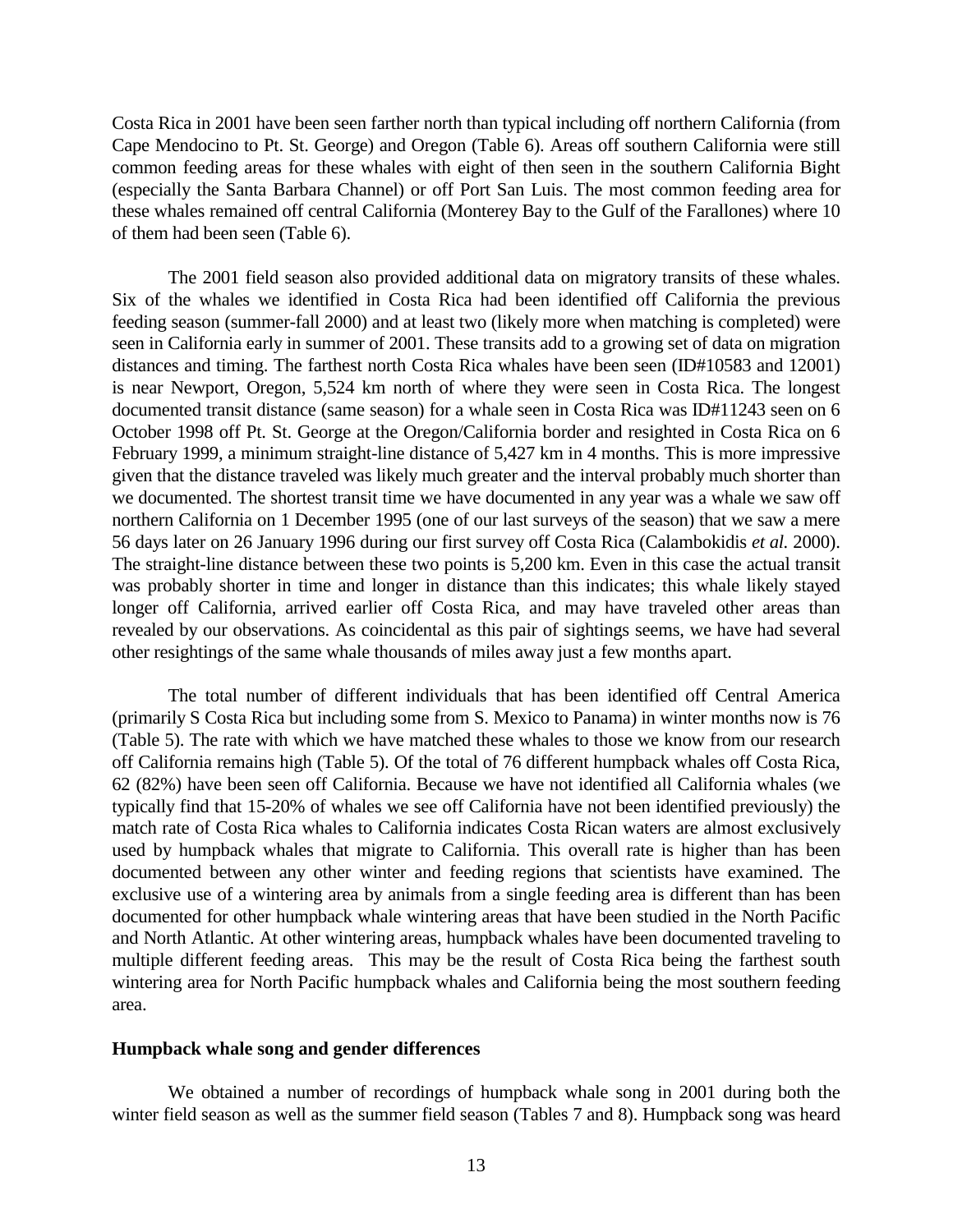<span id="page-13-0"></span>frequently during the limited field effort off northern Costa Rica in January 2001. Singing was heard less often during our Drake Bay field effort off southern Costa Rica in 2001 compared to

other areas and years (Table 7). Singing was heard often during in late January 2001 but the overall proportion of the time song was heard was low because singing was relatively infrequent during the first and second weeks in February 2001. Song was frequently heard during the field effort in late February 2001 in Panama as well (Table 7). Humpback whales are known for their complex songs, heard primarily on the

|                          | <b>Hydrophone deployments</b> |            |               |  |  |  |  |  |
|--------------------------|-------------------------------|------------|---------------|--|--|--|--|--|
| Year                     | n                             | Song heard | $\frac{0}{0}$ |  |  |  |  |  |
| 1996                     | 79                            | 19         | 24%           |  |  |  |  |  |
| 1997                     | 82                            | 13         | 16%           |  |  |  |  |  |
| 1998                     | 255                           | 54         | 21%           |  |  |  |  |  |
| 1999                     | 238                           | 52         | 22%           |  |  |  |  |  |
| 2000                     | 455                           | 193        | 42%           |  |  |  |  |  |
| 2001 N CR                | 30                            | 17         | 57%           |  |  |  |  |  |
| $2001$ S CR <sup>1</sup> | 368                           | 48         | 13%           |  |  |  |  |  |
| 2001 Panama              | 57                            | 18         | 32%           |  |  |  |  |  |
|                          |                               |            |               |  |  |  |  |  |

Table 7. Proportion of hydrophone deployments in which humpback whales were heard. Results are biased upwards by more frequent deployments when locating a singing whale.

breeding grounds. Only the males sing the songs, which tend to vary from year to year.

|  |  | Table 8. Times and locations of recordings of humpback whale songs, 2001. |
|--|--|---------------------------------------------------------------------------|
|  |  |                                                                           |

| Date | <b>Time</b>           | Latitude    |          | Longitude Tape track | <b>Comments</b>      |
|------|-----------------------|-------------|----------|----------------------|----------------------|
|      | 19-Jan-01 10 13-10 50 | 10 48.00    | 85 55.77 | Tape 01-1 Pr.1       | No ID                |
|      | 24-Jan-01 11 36-11 38 | 842.50      | 85 43.18 | Tape $01-1$          | No ID                |
|      | 25-Jan-01 13 06-13 14 | 8 13.09     | 83 52.60 | Tape $01-1$          | <b>DIFAR ID 9042</b> |
|      | 25-Jan-01 15 06-15 29 | 8 12.64     | 83 51.40 | Tape $01-1$          | ID-9042              |
|      | 25-Jan-01 15 30-15 33 | 8 12.64     | 83 51.40 | Tape $01-1$          | DIFAR ID-9042        |
|      | 31-Jan-01 10 14-10 34 | 8 4 0.0     | 83 45.1  | Tape 01-2 Pr. 1      | Likely ID 10213      |
|      | 01-Feb-01 13 02-13 29 | 9 14.54     | 83 56.63 | Tape 01-2 Pr. 2      | No ID                |
|      | 16-Aug-01 08 12-08 35 | 8 4 0.33    | 83 45.37 | Tape 01-08-1 Pr. 2   |                      |
|      | 16-Aug-01 12 52-13 22 | 8 4 0.73    | 83 44.90 | Tape 01-08-1 Pr. 5   |                      |
|      | 17-Aug-01 09 08-09 33 | 8 3 7 . 6 9 | 83 45.54 | Tape 01-08-2 Pr.1    |                      |
|      | 17-Aug-01 13 51-14 21 | 8 39.65     | 83 49.43 | Tape 01-08-2 Pr.2    |                      |
|      | 20-Aug-01 09 38-10 40 | 842.88      | 83 47.28 | Tape 01-08-2 Pr.3    |                      |

 The lower occurrence of humpback songs made it harder to positively identify singers in 2001. One singer was identified (9042) and in another case we thought we had likely identified the singer (10213). These are therefore likely males and their presumed sex will help in interpreting their behavior in the future. Sex can also be determined when a mother is seen with a calf or skin samples are collected for genetic analysis.

#### **Sizes of whales**

 A total of 14 measurements of at least six different whales were obtained using a combination of photography and distance measurements from the laser range finder (Table 9). Six duplicate measurements were obtained of one whale (ID#10213) and despite some variation in the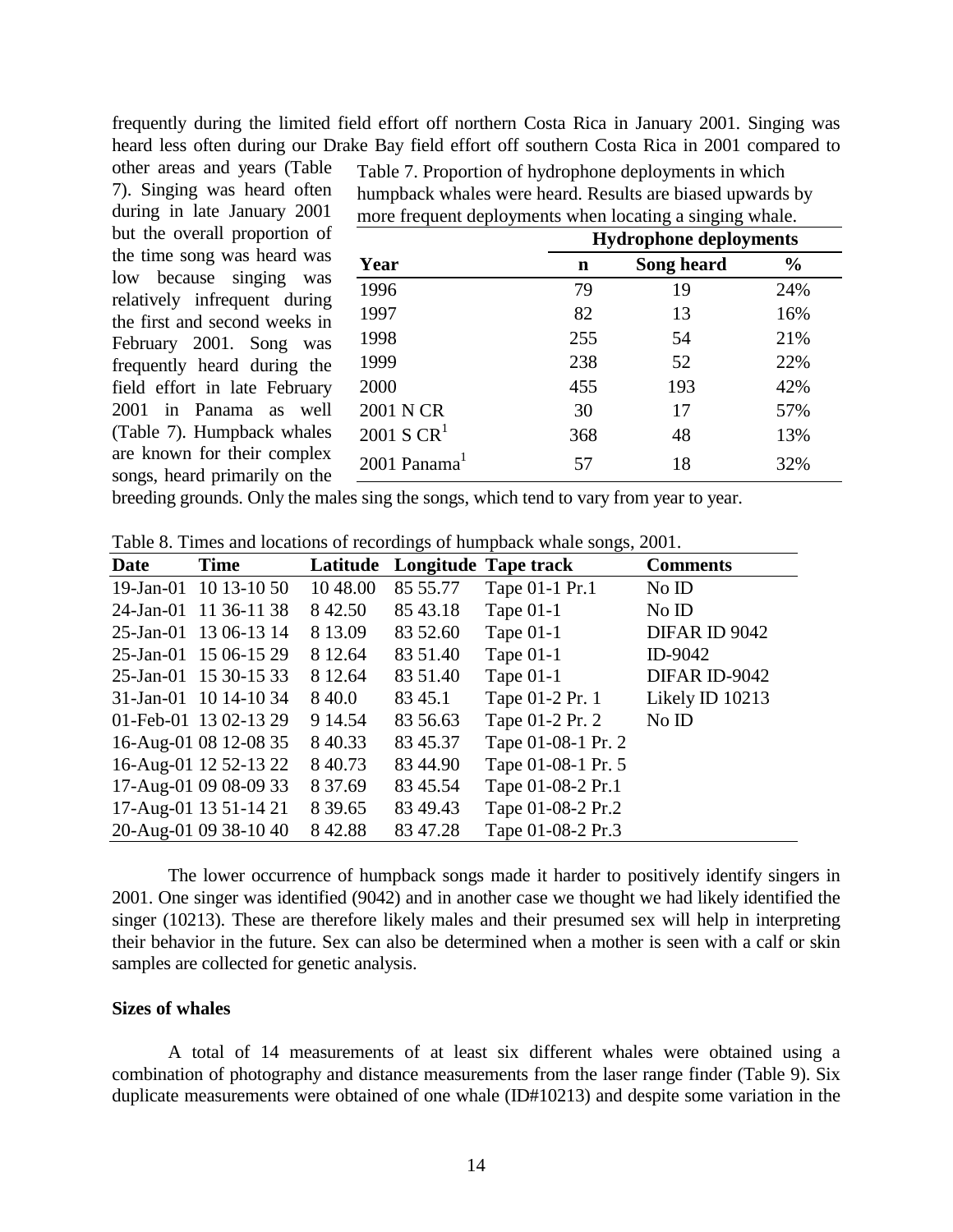angle of perpendicular showed fairly good agreement (3.77 to 4.66 m). A mother and calf seen Costa Rica were both measured when they were resighted in California on 24 June 2001.

| Date                              | Ves            | <b>SN</b>                   | Pho       | Roll           | Fr. | ID         | <b>Behavior</b>              |     | Dist Caveat Meas |       | Fluke | Deg off      | Side         |
|-----------------------------------|----------------|-----------------------------|-----------|----------------|-----|------------|------------------------------|-----|------------------|-------|-------|--------------|--------------|
|                                   |                |                             |           |                |     |            |                              |     |                  | fluke | width | Perp.        | off          |
| $24$ -Jan-01                      | $\mathbb{R}$   | 3                           | JAC       | 1              | 27  | 12001      | non-singing pair             | 84  |                  | 9.8   | 2.84  | 40           | L            |
| $24$ -Jan-01                      | R              | 3                           | JAC       | 1              | 33  | PQ         | non-singing pair             | 57  | R tip            | 20.5  | 4.04  | 10           | L            |
|                                   |                |                             |           |                |     |            |                              |     | est              |       |       |              |              |
| $24$ -Jan-01                      | R              | 3                           | JAC       | 1              | 34  | PQ         | non-singing pair             | 104 |                  | 9.9   | 3.54  | 30           | $\mathbb{R}$ |
| $28$ -Jan-01                      | R              | $\mathfrak{D}$              | JAC       | 2              |     |            | 32a 10941 Non-singer in pair | 164 | distant          | 4     | 2.25  | $\Omega$     |              |
| $25$ -Jan-01                      | R              | $\mathfrak{D}$              | JAC       | $\mathfrak{D}$ | 9а  | 10213      | $1$ of $4$                   | 96  |                  | 12.6  | 4.16  | 10           | L            |
| $25$ -Jan-01                      | R              | $\mathfrak{D}$              | JAC       | 2              |     | 10a 11449  | $1$ of $4$                   | 84  |                  | 7.9   | 2.29  | 20?          | L            |
| $25$ -Jan-01                      | R              | $\mathfrak{D}$              | JAC       | $\mathfrak{D}$ |     | 12a 10213  | $1$ of $4$                   | 200 |                  | 5.5   | 3.77  | 10           | $\mathbb{R}$ |
| $25$ -Jan-01                      | R              | $\mathcal{D}_{\cdot}$       | JAC       | $\mathcal{L}$  |     | 26a 11447  | $1$ of $4$                   | 164 |                  | 7.5   | 4.22  | 15           | L            |
| $25$ -Jan-01                      | R              | $\mathcal{D}_{\mathcal{L}}$ | JAC       | $\mathcal{L}$  |     | 28a 11447  | $1$ of $4$                   | 83  |                  | 12.3  | 3.52  | 10           | $\mathbb{R}$ |
| $31$ -Jan-01                      | K              | 5                           | <b>KR</b> | 1              | 15  | 10520      | singer                       |     | 117 Chp R        | 10.6  | 4.26  | 10           | $\mathbb{R}$ |
| $1$ -Feb- $01$                    | K              |                             | <b>KR</b> | 1              | 34  | 10213      | escort $(M/C/E/E)$           | 127 |                  | 9.4   | 4.10  |              |              |
| $1$ -Feb- $01$                    | K              | 1                           | <b>KR</b> | 1              | 35  | 10213      | escort $(M/C/E/E)$           | 119 |                  | 11.4  | 4.66  |              |              |
| $1$ -Feb- $01$                    | K              | 1                           | <b>KR</b> | 2              | 4   | 10213      | escort $(M/C/E/E)$           | 118 |                  | 10.7  | 4.34  |              |              |
| $7$ -Feb- $01$                    | A              | 6                           | <b>KR</b> | $\overline{c}$ | 32  | 10213      | escort                       | 82  |                  | 16    | 4.52  |              |              |
| <b>Resightings off California</b> |                |                             |           |                |     |            |                              |     |                  |       |       |              |              |
| $24$ -Jun-01                      | N <sub>2</sub> |                             | 162 JAC   | 22             | 28a | <b>New</b> | calf                         | 44  |                  | 19.3  | 2.94  | 10           | $\mathbb{R}$ |
| $24$ -Jun-01                      | N <sub>2</sub> |                             | 162 JAC   | 22             |     | 29a 11445  | cow                          | 50  |                  | 25.2  | 4.36  | $\mathbf{0}$ |              |

Table 9. Summary of fluke measurements made during Costa Rica surveys in 2001.

 There were several measurements that suggested problems with the distances obtained in the field or unusual fluke sizes. A distant photograph of ID#10941 yielded a very low measurement suggestive of a calf even though this is an animal who has been seen multiple times. Another measurement of a whale in a group of four (ID#11449) also came out very low but there was some uncertainty of the angle off perpendicular and this was thought to be 20º or more off potentially biasing the measurement. This information along with measurements obtained off California indicates there are often problems with measurements taken at ranges of greater than 80m and also that angle off perpendicular is often greater than estimated in the field (Calambokidis et al. 2001).

 Obtaining length estimates of humpback whales will allow us to evaluate a number of key elements of humpback whale use of Costa Rican waters as well as examine some areas of whale behavior. As our sample size increases with this method, we hope to achieve the following:

- 1. Fully evaluate this new method for obtaining length estimates of humpback whales. Researchers have sought ways to obtain estimates of size of whales in the field and we may have found a method that would be useful in many settings.
- 2. Evaluate whether the size (and age class) of humpback whales that use Costa Rican waters is different than at the primary breeding grounds in Hawaii or Mexico (is this area selectively used by younger or older males or females?).
- 3. Examine aspects of the behavior of animals in relation to their size.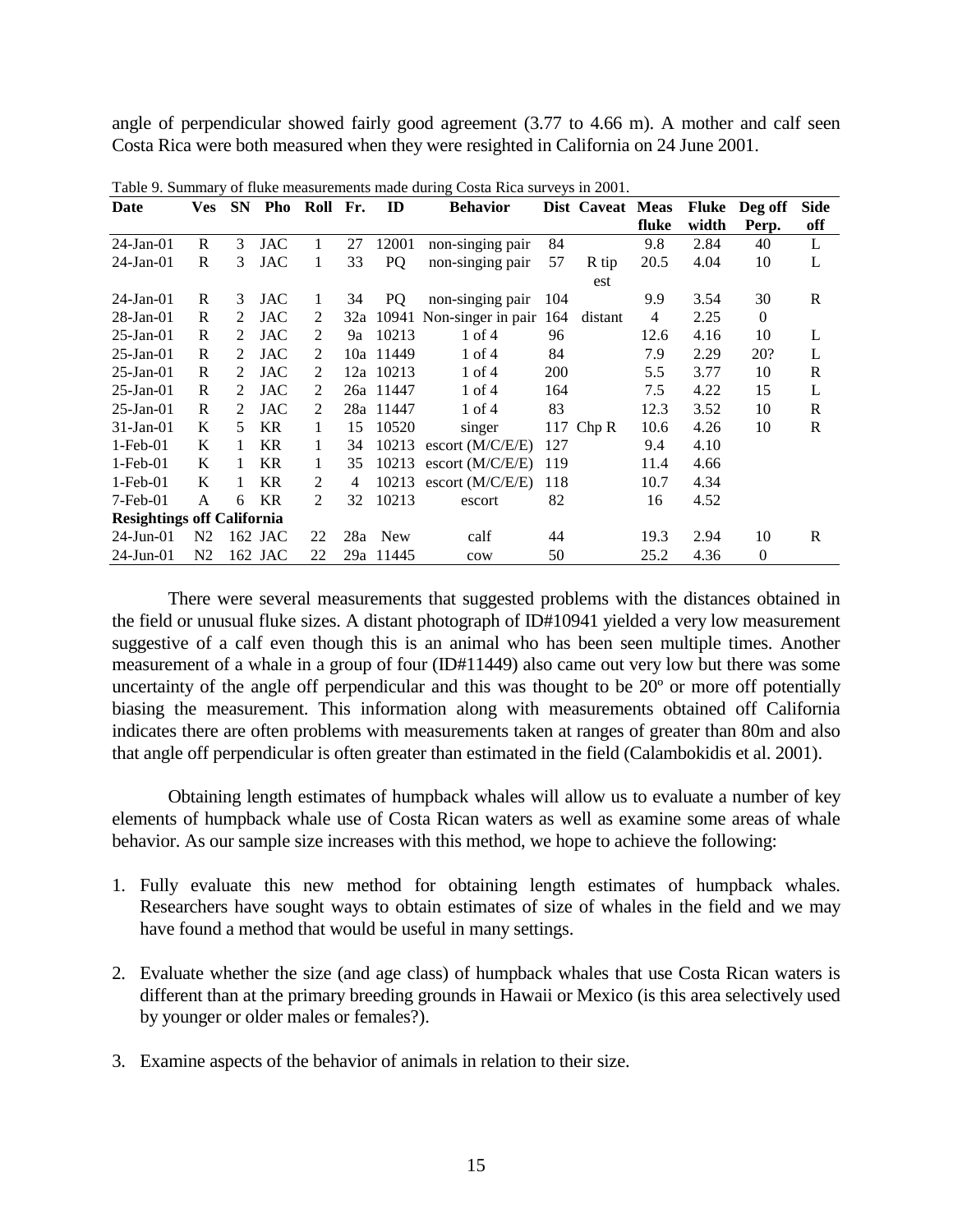## <span id="page-15-0"></span>**Southern Hemisphere surveys**

Some of the most exciting findings from this past year have come from our new efforts to document use of Central American waters by Southern Hemisphere whales. These included findings of a new record for mammalian migration that we reported at the recent Biennial Conference on the Biology of Marine Mammals (Rasmussen et al. 2001). While we had been keeping track of sightings during this period obtained by collaborators in Costa Rica, this year we added dedicated surveys during the Southern Hemisphere wintering season (N Hemisphere summer). We conducted three surveys out of Golfo Dulce, 4 surveys out of Drake's Bay, 3 surveys at Isla Ballena, and 3 surveys in northern Costa Rica in three-week period in August 2001. In the Southern hemisphere, humpback whales feed in Antarctic waters during their summertime (December-April), and travel north to warmer waters during their wintertime (July-October). Since we started during research in Costa Rica we were aware that whales were seen year round, with peaks during the two wintering seasons for both hemispheres.



We now have a total of 15 identification photographs taken off of Costa Rica during the southern hemisphere wintering season. Ten of these were collected this year, and 5 were collected from previous years by collaborator Marco Saborío. Of these 15, we have found three whales that have also been photographed off the Antarctic Peninsula (Figure 4). Not only does it firmly establish that whales seen during this season off of Costa Rica are migrating from Antarctica, but it also sets a new record for the longest migration by an

individual mammal. The one-way migration between these two places is approximately 8,400 kilometers.

We have also been able to describe the geographic area of overlap that whales from both hemispheres are using as a wintering area off of Central America. Along with our collaborators, we have documented whales from both hemispheres throughout the coasts of Costa Rica and Panama. This area of overlap is much bigger than was previously thought, and is the only area known in the world where whales from both hemispheres inhabit the same to during their wintering season.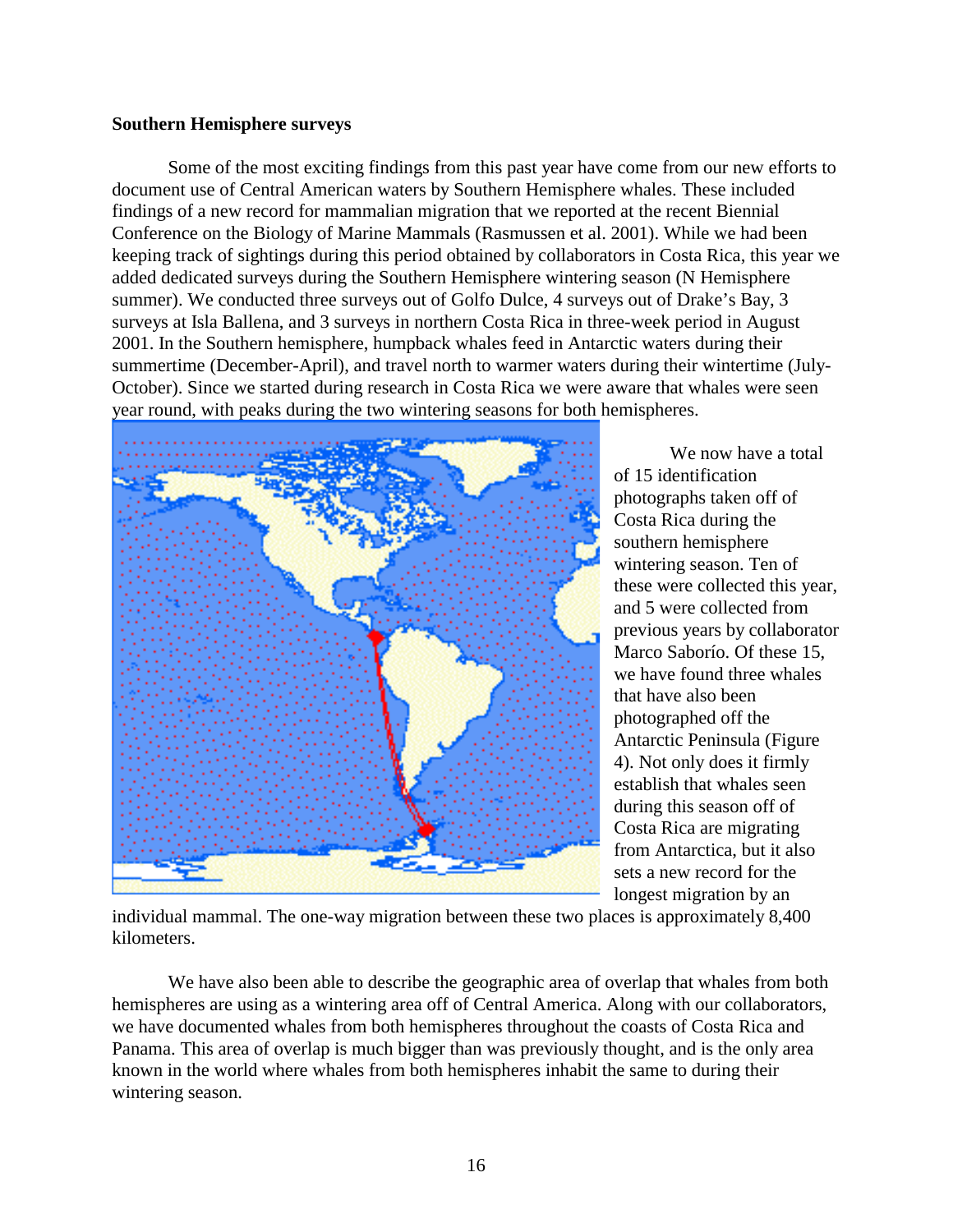<span id="page-16-0"></span>Although there are two distinct peaks of sightings that correspond with the two different wintering seasons, sightings of humpback whales have been reported year round off of Costa Rica. Although the chances are slim, it is possible that whales from the two hemispheres could encounter each other. Genetic research has shown that there has been some interchange between these two populations sometime in the past, and it's likely that this wintering area off of Costa Rica is where this genetic interchange occurred.

#### **Other marine mammals**

 Sightings of other species besides humpback whales were not as varied in 2001 as most past years (Table 10). Only three other species were confirmed during our surveys in 2001. These sightings are still valuable because of the limited information available on marine mammals off Costa Rica. In total, we have documented 11 different species of marine mammals in our study area from 1996 to 2001 and a brief summary from the data from all years for each species is provided below.

|                      |        | <b>Sightings</b> | <b>Photo-identified</b> |         |  |  |
|----------------------|--------|------------------|-------------------------|---------|--|--|
| <b>Species</b>       | number | animals          | sightings               | animals |  |  |
| Humpback whale       | 36     | 71               | 18                      | 26      |  |  |
| Unidentified whale   |        |                  |                         |         |  |  |
| False killer whale   | 3      | 66               |                         |         |  |  |
| Spotted dolphin      | 74     | 1393             |                         |         |  |  |
| Bottlenose dolphin   | 17     | 177              |                         |         |  |  |
| Unidentified dolphin | 10     | 33               |                         |         |  |  |
| All species          | 141    | 1741             | 18                      | 26      |  |  |

Table 10. Summary of sightings of marine mammals in 2001.

#### *Large baleen whale sighting*

 Although no large baleen whales other than humpback whales were seen in 2001 there have been sightings in past years. A single Bryde's whale was seen on 26 January 1998. It was observed along the south side of the Osa Peninsula and was swimming south. This medium-size whale is in the same family (Balaenopteridae) as humpback whales. Unlike most other baleen whales, it is generally confined to warmer tropical and temperate waters. It was identified by its streamlined shape, smaller size (30-40 ft), and three head ridges. This was our first sighting of this species in our research, although its occurrence in this region is not surprising. The only other species of baleen whale, besides humpback and Brydes whales, seen in our research, was a single sighting of a likely fin whale in 1997.

#### *Toothed whales*

We had three sightings of a total of 66 false killer whales in 2001. This species has been seen in past years with sightings in 1996, 1998, and 2000. During one of the sightings in 1998, one whale dove down out of our sight, and then resurfaced with a red rockfish in its mouth. It carried the fish around in its mouth and passed it to another animal nearby. Two of the sightings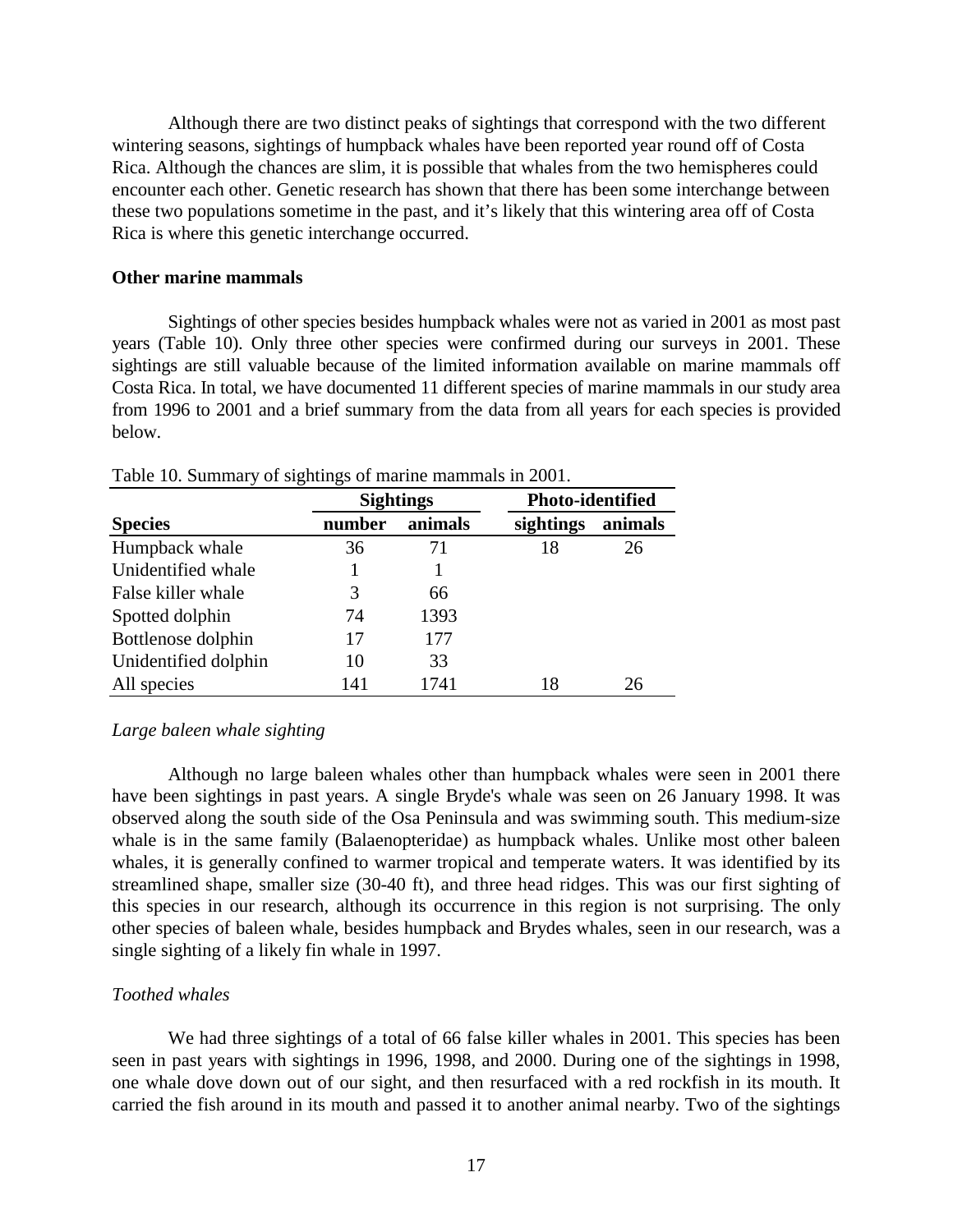<span id="page-17-0"></span>(one in 1996 and one in 1998) were made on the west side of Isla del Caño while the other sighting (in 1998) was off Drake Bay. This species has been reported frequently in Golfo Dulce and off Isla de Coco in Costa Rica (Acevedo-Gutierrez *et al.* 1997). Local naturalists reported frequently sighting pilot whales in the study area. We never encountered pilot whales in our surveys and suspect at least some sightings of false killer whales may be mistakenly identified as pilot whales.

 Sperm whales and killer whales were seen in 1996 and 1997. Sperm whales primarily inhabit deeper offshore waters, where we saw them in 1996. Our surveys are usually in shallower waters with the exception of a few segments just barely off the shelf edge so the infrequent sightings of this species are to be expected.

#### *Dolphin species*

 Five dolphin species have been seen during the study (not including the false killer whale or killer whale which are in the delphinid family), two of them in 2001. Spotted dolphins remained by far the most frequently seen marine mammal species in our surveys accounting for 74 sightings of 1,393 animals in 2001 alone. This is similar to most past years although slightly lower than the record number seen in 2000. The distribution of spotted dolphin sightings reveals they were seen throughout the area we surveyed. Highest concentrations of sightings were surrounding Isla del Caño and off the west edge of the Osa Peninsula.

 Bottlenose dolphins were seen 17 times (total of 177 animals) in 2001 and have been seen all years of the study and throughout the study area. Many of out sightings of this species over the years have come from more peripheral areas of our effort suggesting they are not as common around Isla del Caño as in some other areas. Bottlenose dolphins were often sighted during our few surveys out to the shelf edge northwest of our primary study area suggesting this is a better habitat for this species than the principal areas we surveyed. Bottlenose dolphins were also seen in Golfo Dulce during some of the trips we made there. Group sizes were generally smaller than for other dolphin species (about 15 animals).

 Rough-toothed dolphins were not seen in 2001 but have been seen occasionally in past years. These dolphins do not have a crease between the melon and beak, indicative of this species. Rough-toothed dolphins are considered relatively uncommon throughout most of their tropical range (Leatherwood and Reeves 1983).

 Two other species of dolphin have only been sighted in single years but not in 2001. Spinner dolphins, were seen for the first time in our study in 1999. This is a fairly common dolphin known to occur in this region but we had been unable to positively identify it in past surveys. A group of approximately 50 common dolphins were seen during one of our few surveys off the continental shelf edge at the northwest tip of our survey coverage on 12 February 1998. This species is relatively common in offshore waters of the eastern tropical Pacific but had not been seen in the areas of our surveys.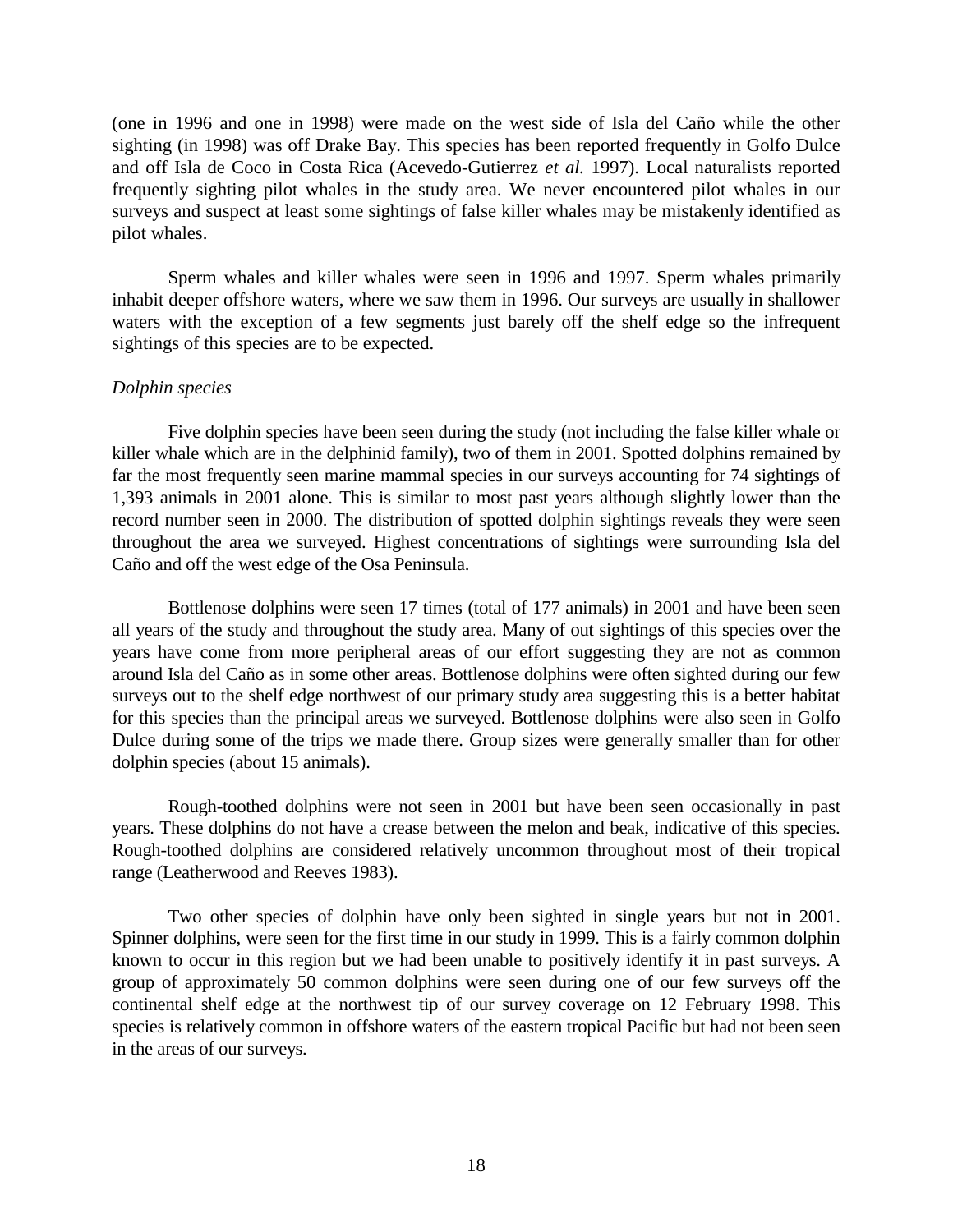# **CONCLUSIONS**

<span id="page-18-0"></span>Principal findings of the research over the years have included:

- Humpback whales regularly use Costa Rican waters as a calving and breeding area with sightings of mother-calf pairs, pregnant females, and singing males.
- The number of animals and their composition varied among years. In 2001 we saw a wide mix of animals with singers common early in the season but less so later. In contrast, both 1999 and 2000 were been years with high numbers of sightings, especially mothers and calves in 1999 and singletons (mostly singers) in 2000.
- North Pacific humpback whales inhabit a broad region of Central America extending south from the wintering grounds previously described in Mexico all the way to Panama. There is also some evidence of site preferences with some whales returning in multiple years to the Drake Bay area.
- Humpback whales from this region are almost exclusively animals that use the California, Oregon, and Washington feeding area with some tendency for animals from Central America to feed in the more southern portions of this feeding area.
- A total of 11 marine mammal species were documented in Costa Rican coastal waters and provided some of the first details of these species in these waters.

 This information will be valuable in protecting managing marine mammals in Costa Rica. Tourism in Costa Rica has increased dramatically over the last 20 years, especially with visitors interested in terrestrial and marine wildlife. An expansion of resorts and tourist activities in Drake Bay has occurred over the five years of this research. With these increasing activities and interest in whales and marine mammals, it is important we learn more about the populations of many of these species to be better to protect them and educate people.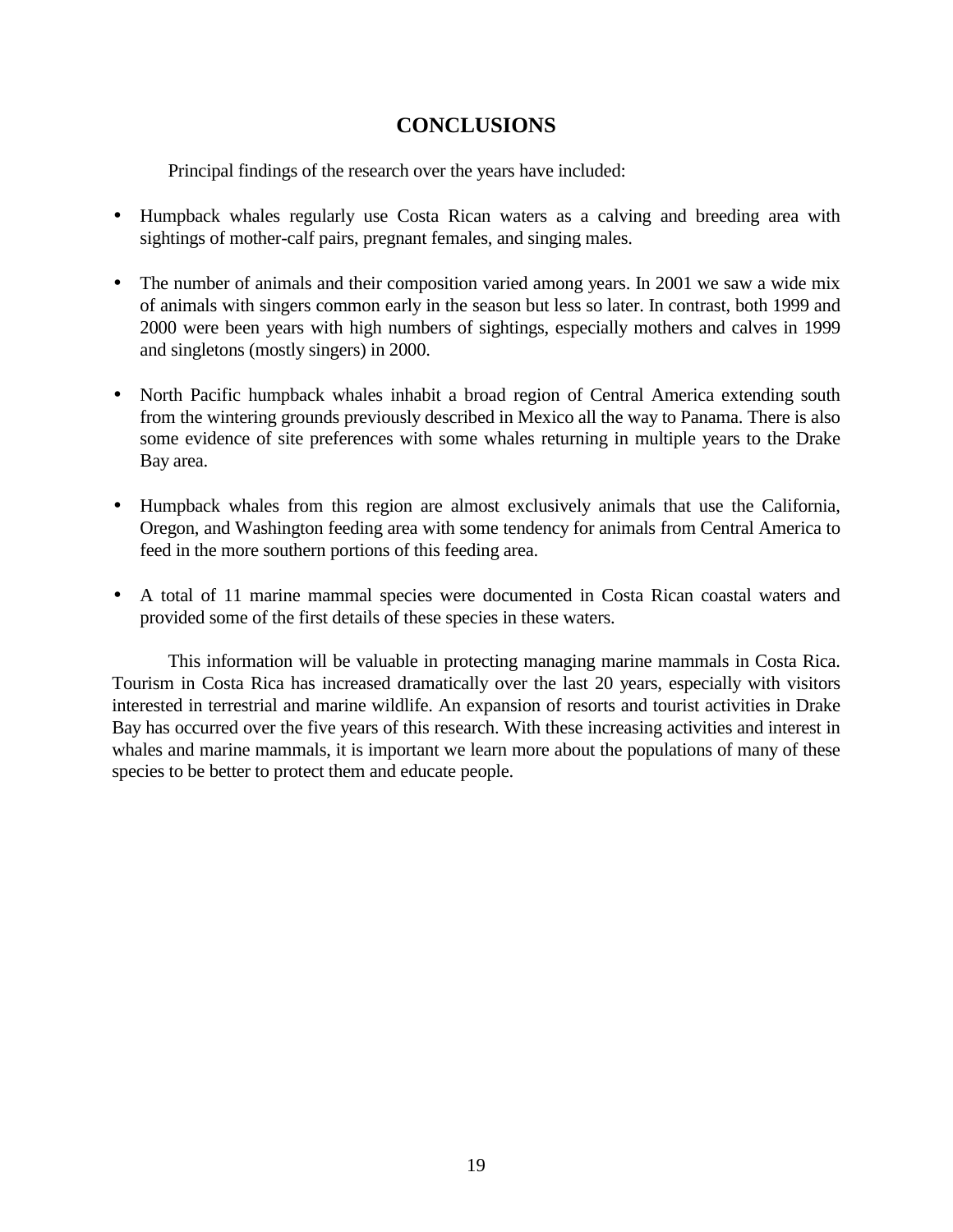# **ACKNOWLEDGMENTS**

<span id="page-19-0"></span> This research was supported by Oceanic Society Expeditions and Elderhostel; Birgit Winning, Joel Litwin, Mary-Jane Schramm, Silke Schroeder, Randi Reiremo, and Sherri Shannon at Oceanic Society arranged many of the logistics for the field base. Izzy Szczepaniak, Frank Garita, and Heather Harding all assisted as leaders of some trips. We are grateful to those who made this research possible, especially the dedicated volunteers and all of the folks at Drake Bay Wilderness Camp. Herbert, Marleny, and Fernando of Drake Bay Wilderness Camp provided logistical help and support. Boat captains with Drake Bay provided skillful driving as well as assistance with sightings, especially Roger, Alex, and Omar. Marco Saborio provided sighting information and photographs from his encounters with humpback whales going back many years. Laura May provided photographs and conducted surveys in northern Costa Rica. John Tresemer provided sighting information. Carol Henderson, Andre Koenig, Herbert Michaud, Bill Muraco, and Jack Swenson provided photographs from past years. Lisa Schlender assisted in data analysis and matching. Julia Erickson measured flukes and helped develop the calibrations. We thank these people and organizations.

#### **Team 1**

January 22-29, 2001

John Calambokidis-leader Frank Garita- leader Betty Calambokidis Marge Caldwell Harriet Chapman Barbara Hutchens Jan Johnson Tom and Cynthia Langan Michael and Jane Marsh Richard and Beverly Radcliffe Freja Wagner Orland and Bonnie Weiss

**Team 2**  January 29-February 5

Kristin Rasmussen- Leader Frank Garita- Leader David and Vicky Beatty Willard and Leanne Bruss Edward Bzowski Jean Danz Jim and Nathalie Diener Adrienne Greenstein Mary Ann Gruber Lynn Shyevitch Bob Stenard

**Team 3**  February 5-12

Kristin Rasmussen- Leader Frank Garita- Leader Barbara Baughman Janet David Benita Galer Karen Lenz Margaret Murray Elizabeth Nelson Larry Richman Michael and Maureen Samson Jerry and Ruth Vurek Bernie Wides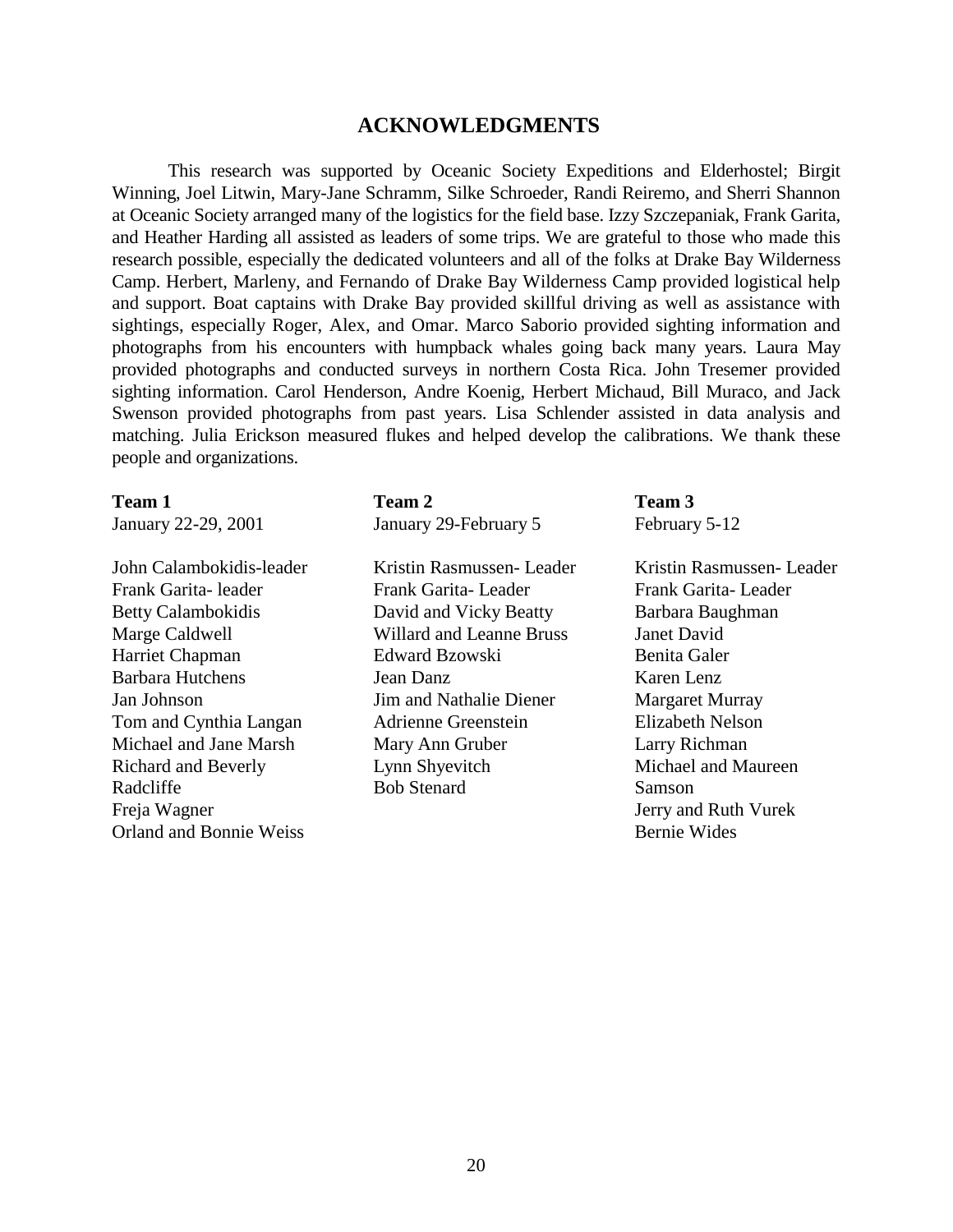#### **REFERENCES**

- <span id="page-20-0"></span>Acevedo, A. and A. Smultea. 1995. First records of humpback whales including calves at Golfo Dulce and Isla del Coco, Costa Rica, suggesting geographical overal of northern and soutehrn hemisphere populations. Marine Mammal Science 11:554-560.
- Acevedo-Guierrez, A., B. Brennan, P. Rodriguez, and M. Thomas. 1997. Resightings and behavior of false killer whales (*Pseudorca crassidens*) in Costa Rica. Marine Mammal Science 13:307-314.
- Calambokidis, J., G.H. Steiger, J.R. Evenson, K.R. Flynn, K.C. Balcomb, D.E. Claridge, P. Bloedel, J.M. Straley, C.S. Baker, O. von Ziegesar, M.E. Dahlheim, J.M. Waite, J.D. Darling, G. Ellis, and G.A. Green. 1996a. Interchange and isolation of humpback whales off California and other North Pacific feeding grounds. Marine Mammal Science 12:215- 226.
- Calambokidis, J., K. Rasmussen, G.H. Steiger. 1996b. Humpback whales and other marine mammals off Costa Rica. Report of research during Oceanic Society/Elderhostel expeditions in 1996. Report to Oceanic Society Expeditions, San Francisco, California.
- Calambokidis, J., K. Rasmussen, and G.H. Steiger. 1998. Humpback whales and other marine mammals off Costa Rica, 1996-98. Report on research during Oceanic Society Expeditions in 1998 in cooperation with Elderhostel volunteers. Cascadia Research, 218½ W Fourth Ave., Olympia, WA 98501
- Calambokidis, J., T. Chandler, K. Rasmussen, G.H. Steiger, and L. Schlender. 1999. Humpback and blue whale photographic identification research off California, Oregon, and Washington in 1998. Final report to Southwest Fisheries Science Center, Olympic Coast National Marine Sanctuaries, and University of California at Santa Cruz. Cascadia Research, 218½ W Fourth Ave., Olympia, WA 98501. 35pp.
- Calambokidis, J., G.H. Steiger, K. Rasmussen, J. Urbán R., K.C. Balcomb, P. Ladrón de Guevara P., M. Salinas Z., J.K. Jacobsen, C.S. Baker, L.M. Herman, S. Cerchio and J.D. Darling. 2000. Migratory destinations of humpback whales that feed off California, Oregon and Washington. Marine Ecology Progress Series 192: 295-304.
- Calambokidis, J., G.H Steiger, J.M Straley, L.M. Herman, S. Cerchio, D.R. Salden, J. Urbán R., J.K. Jacobsen, O. von Ziegesar, K.C. Balcomb, C.M. Gabriele, M.E. Dahlheim, S. Uchida, G. Ellis, Y. Miyamura, P. Ladrón de Guevara P., M. Yamaguchi, F. Sato, S.A. Mizroch, L. Schlender, K. Rasmussen, J. Barlow and T.J. Quinn II. 2001. Movements and population structure of humpback whales in the North Pacific. Marine Mammal Science 17( 4):769- 794.
- Calambokidis, J., J. Erickson, and E. Phillips. 2001. Sizes of whales determined from fluke photographs taken at known distances. *In:* Abstracts Fourteenth Biennial Conference on